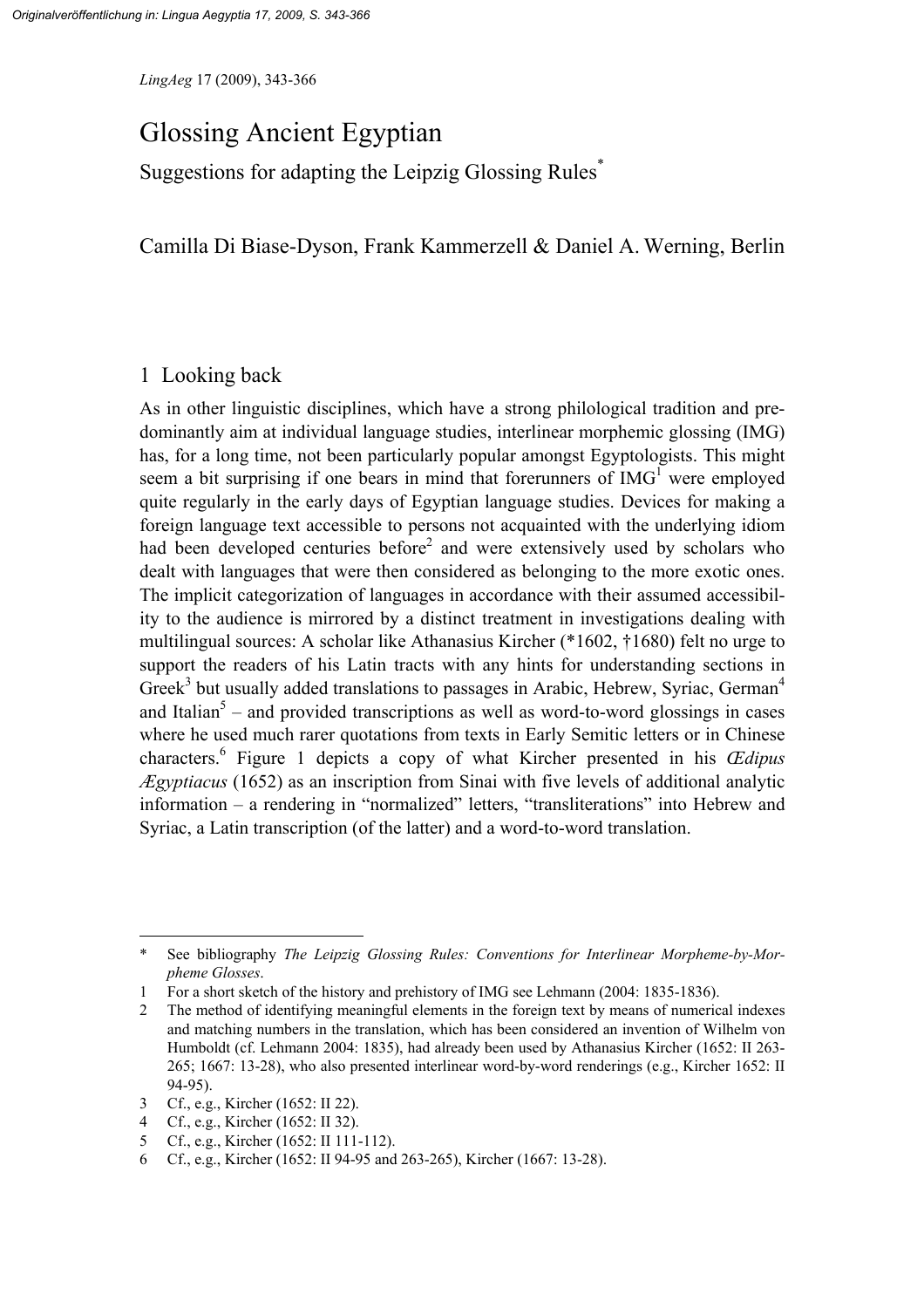

Figure 1:  $17<sup>th</sup>$  century interlinear analysis of an obscure inscription (Kircher 1652: II 113)

It is almost self-evident that Jean François Champollion (\*1790, †1832) as well as his contemporaries and immediate successors, be they his followers or opponents, used the by then well-known device of glossing in their works on Hieroglyphic Egyptian: The efforts for deciphering the indigenous writing systems of the Nile Valley and the studies following the breakthrough attracted enormous attention within the scientific world. As a consequence, the early Egyptologists could reckon with a widespread audience keen to learn about their work's progress but without a previous knowledge other than that which the few specialists themselves would have provided. To win the recognition of peers and public was obviously an appealing objective and it seems that some (by far not all) Egyptologists strived to make their concepts accessible even to readers outside the small circles of Orientalists. A masterpiece of lucidity in presenting Egyptian language data is Champollion's posthumously published *Grammaire* (1836-1841). Figure 2 exemplifies his usual manner of data display: the hieroglyphic text is divided into smaller meaningful units, which are then converted either into their Coptic equivalents or into transcriptions by means of Coptic letters. The third line comprises semantic information in form of word-by-word translations. Finally, a running translation is given.



« je suis devenue ta nourrice pour éduquer ta majesté. »

Figure 2: An early example of interlinear glossing in Egyptology (Champollion 1836-1841: 458)

The same method was employed quite regularly by Heinrich Brugsch (\*1827, †1894), not only in his *Grammaire démotique* (1855) but also in many of his smaller works. That Brugsch's word-for-word renderings were not meant to be read as a (retrograde)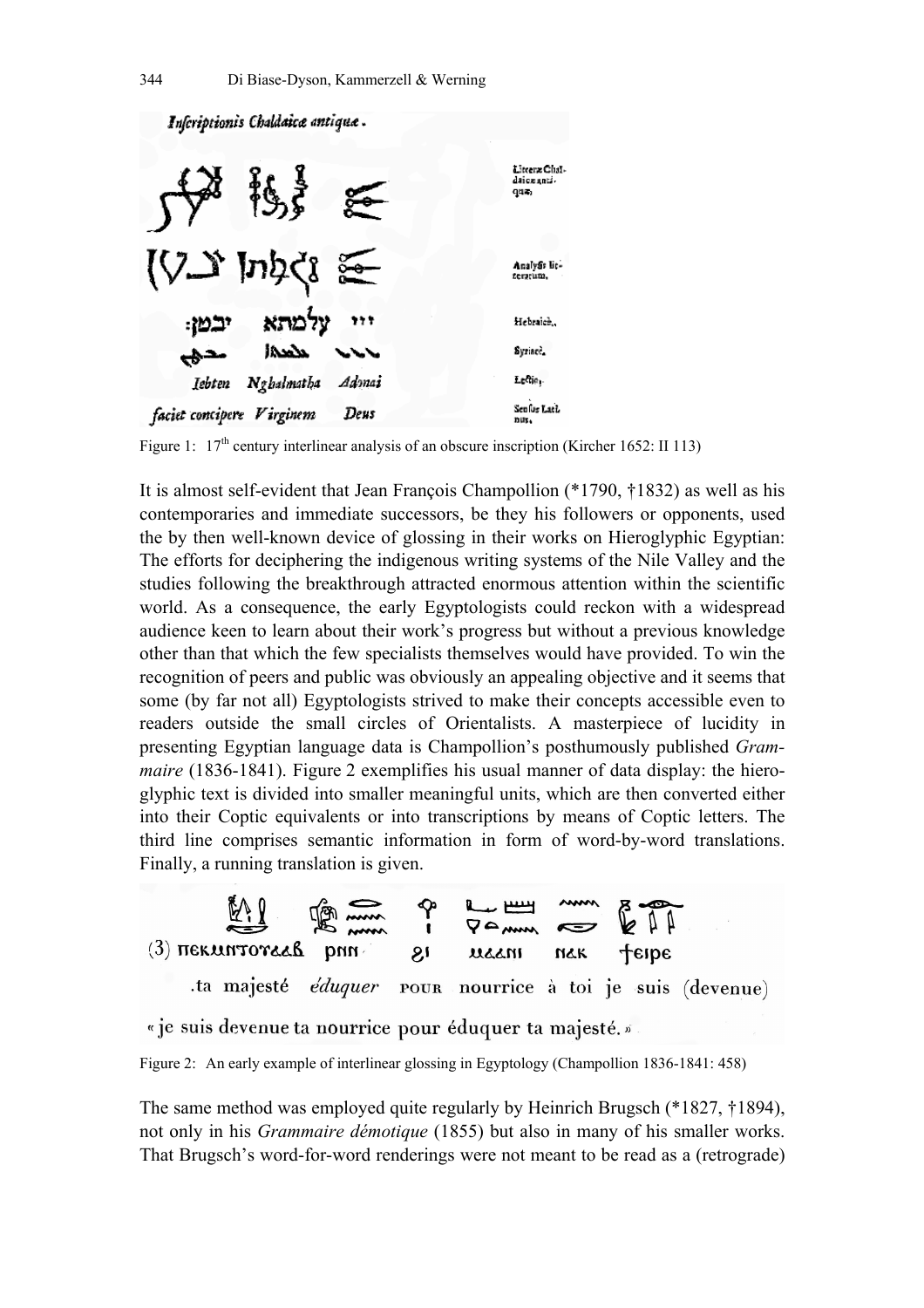running translation but rather as more abstract tags for the respective morphemes is obvious from the dividers as well as from the fact that elements of more than one language could occur within the same line. For instance, since Latin lacks elements unmistakably matching the definite article and the possessive prefix, these Demotic morphemes were rendered by means of Greek articles (cf. Figure 3).

| $\sqrt{x}$ ann $\gg$ / $\land$ |    | $\sqrt{27}$                                                                                 |  | $\lceil 24 \rceil$ | $\overline{41}$ | - ج            |
|--------------------------------|----|---------------------------------------------------------------------------------------------|--|--------------------|-----------------|----------------|
| ${\rm HeRMIS}$                 | ŦА | AA.T                                                                                        |  | TA TASINTOT HIM    |                 | T <sub>I</sub> |
|                                |    | <sup>2</sup> Hermiae   $\eta$ $\tau$ ov   major (natu)   $\eta$   Tsenthot   femina   Dicit |  |                    |                 |                |

Figure 3: Demotic phrase with transcription and glossing in Latin and Greek (Brugsch 1855: 54)

The first stage of Egyptian philology has been characterized by Wolfgang Schenkel (1990: 17-19) as the phase of deciphering and early exploration of the sources, and the then widespread use of interlinear glossing fits well to this state of affairs.

Later on, the practice of displaying Egyptian language data drastically changed: The quantity of contributions in the *Zeitschrift für ägyptische Sprache und Altertumskunde* that used one sort or other of interlinear glossing (besides plain transcription) went down from over 90 between 1863 and 1872 to little more than 40 in the years 1873-1882. It further declined to a number of 6 in the period 1883-1892 and reached a minimum of 1 for 1893-1902. The question of whether or not to employ interlinear glossing was significantly related to the respective author's affiliation to a particular generation: Whereas most scholars representing the "first phase" – notably Samuel Birch (\*1813, †1885), Heinrich Brugsch, François Joseph Chabas (\*1817, †1882), and Charles Wycliffe Goodwin (\*1817, †1878) – usually presented their data with glossing, one can hardly find examples of this practice in the works of Adolf Erman (\*1854, †1937), Kurt Sethe (\*1869, †1934), Georg Steindorff (\*1861, †1951), whose names stand for the second period of Egyptological linguistics (cf. Schenkel 1990: 19- 21). The case of Erman, the initiator of the "second phase", is especially instructive: Although he started publishing as a student in the 1870s, at a time when his teachers' generation still made use of interlinear glossing, he went without this device from the very beginning. Neither his influential description of Late Egyptian<sup>7</sup> nor the comprehensive or abridged grammars of Earlier Egyptian $\delta$  – and not even the booklet on Egyptian published in the popular "Sammlung Göschen" $9$  – provided grammatical information by means of interlinear glosses. Even though we cannot refer to an explicit statement by Erman, one gets the impression that his practice of dispensing with a well established device of facilitating access to Egyptian texts was deliberate and reflected a change of attitude towards Hieroglyphic Egyptian: For Erman this was no longer an exotic language that could only be dealt with by relying on the intuitive knowledge of a small circle of autodidacts, but – not the least thanks to his own works – had become a linguistic system that was to be learnt methodically with the help of grammars and dictionaries like the better known ancient languages. With Egyptology

<sup>7</sup> See Erman (1880, <sup>2</sup>1933).

<sup>8</sup> See Erman (1894, <sup>2</sup>1902, <sup>3</sup>1911, <sup>4</sup>1928), Erman (1919, 1931).

<sup>9</sup> See Erman (1917).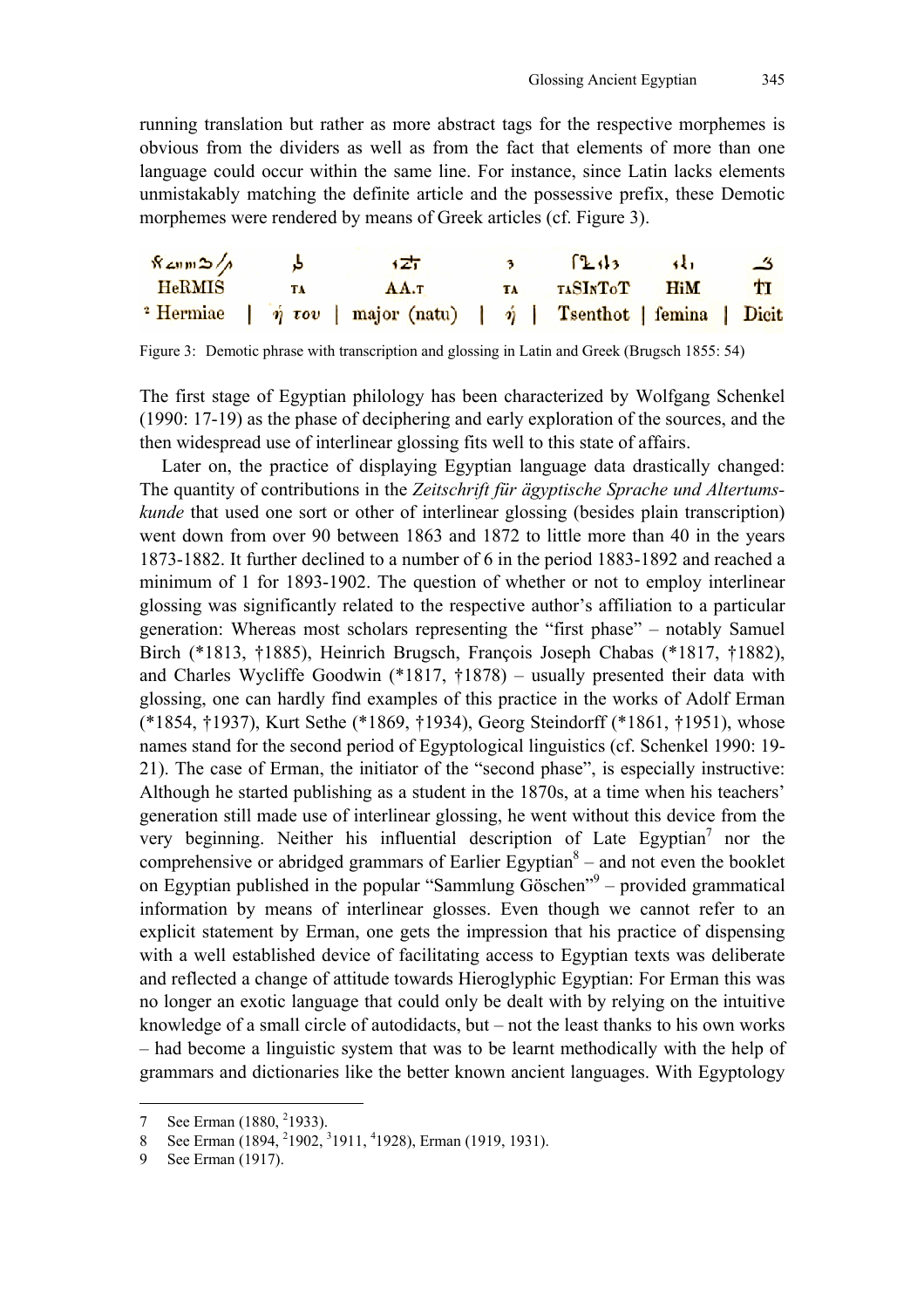being a well-established academic discipline, it was no longer considered necessary to justify every detail of a translation. Professionals and serious students were expected to be acquainted with the basics of the grammar.

Thus, although exceptions remain, one of the more remarkable being Lesquier (1914: 144-171), who presented not only interlinear transcriptions and glosses but also a transliteration for every single hieroglyph including the classifiers, Erman's dominance in this field set in stone the *modus operandi* for the description of the Egyptian language utilized by generations of scholars to follow. None of what might be called the standard grammars of any Egyptian chronolect makes use of IMG on a regular basis.10 With E.A. Wallis Budge's notorious *Easy lessons in Egyptian hieroglyphs* (1901) being for almost a hundred years the most widely distributed publication that contains glossed Egyptian texts, it seems that specialists in the field of Egyptian language studies might have even considered any regular use of IMG an indicator of a lack of professionalism. At any rate, it is difficult to find another explanation for the circumstance that even the authors of works explicitly aiming at a wider readership, like Schenkel's (1990) and Loprieno's (1995) introductions to Egyptological linguistics, $11$  have not felt the need to facilitate understanding by means of adding IMG to the text examples. Against this background, it is not surprising that not a single example of Hieroglyphic Egyptian is amongst the 127,306 entries taken from 1,226 languages in *ODIN – The Online Database of Interlinear Text*, the "repository of Interlinear Glossed Text (IGT) extracted mainly from scholarly linguistic papers."

This situation began to change only slowly when Egyptologists writing for an audience of linguists<sup>12</sup> or a wider public<sup>13</sup> began to feel the necessity of making their analyses of Egyptian texts more comprehensible – or were coerced into it by linguist editors.

As this volume makes evident, however, it is not only the wish of contemporary scholars of the Egyptian language to make their studies accessible to the broader linguistic community that has turned the tide again. There is also a strong belief amongst many Egyptologists that our discipline will gain a significant amount if the grammatical analyses of Egyptian texts are presented in a more transparent manner than what can be achieved by transcription and translation only.<sup>14</sup> Given this new interest in describing the language through the use of interlinear morphemic glossing, the issue then arises as to the most accurate or faithful means of representing features, in this case, of Earlier and Late Egyptian.

<sup>10</sup> See Edel (1955/64) for Old Egyptian, Gardiner (1957), Borghouts (1993), Malaise & Winand (1999), Allen (2000) for Middle Egyptian, Černý & Groll ( $31983$ ,  $41993$ ), Junge (2001) for Late Egyptian, Simpson (1996) for Demotic, Steindorff (1951), Layton (2000) for Coptic.

<sup>11</sup> For the target audiences of these books cf. Schenkel (1990: 4), Loprieno (1995: XI).

<sup>12</sup> See especially the numerous works of Chris Reintges, e.g. (1994, 1997).

<sup>13</sup> See Peust (1997).

<sup>14</sup> Another foreseeable benefit of adopting IMG would be the improvement of the notoriously low quality of many Egyptological translations, which frequently results from the fatal notion that a translation should reflect at any cost the grammatical constructions of the source text. If text examples are accompanied by IMG there is no need to mould the translation to fit the original.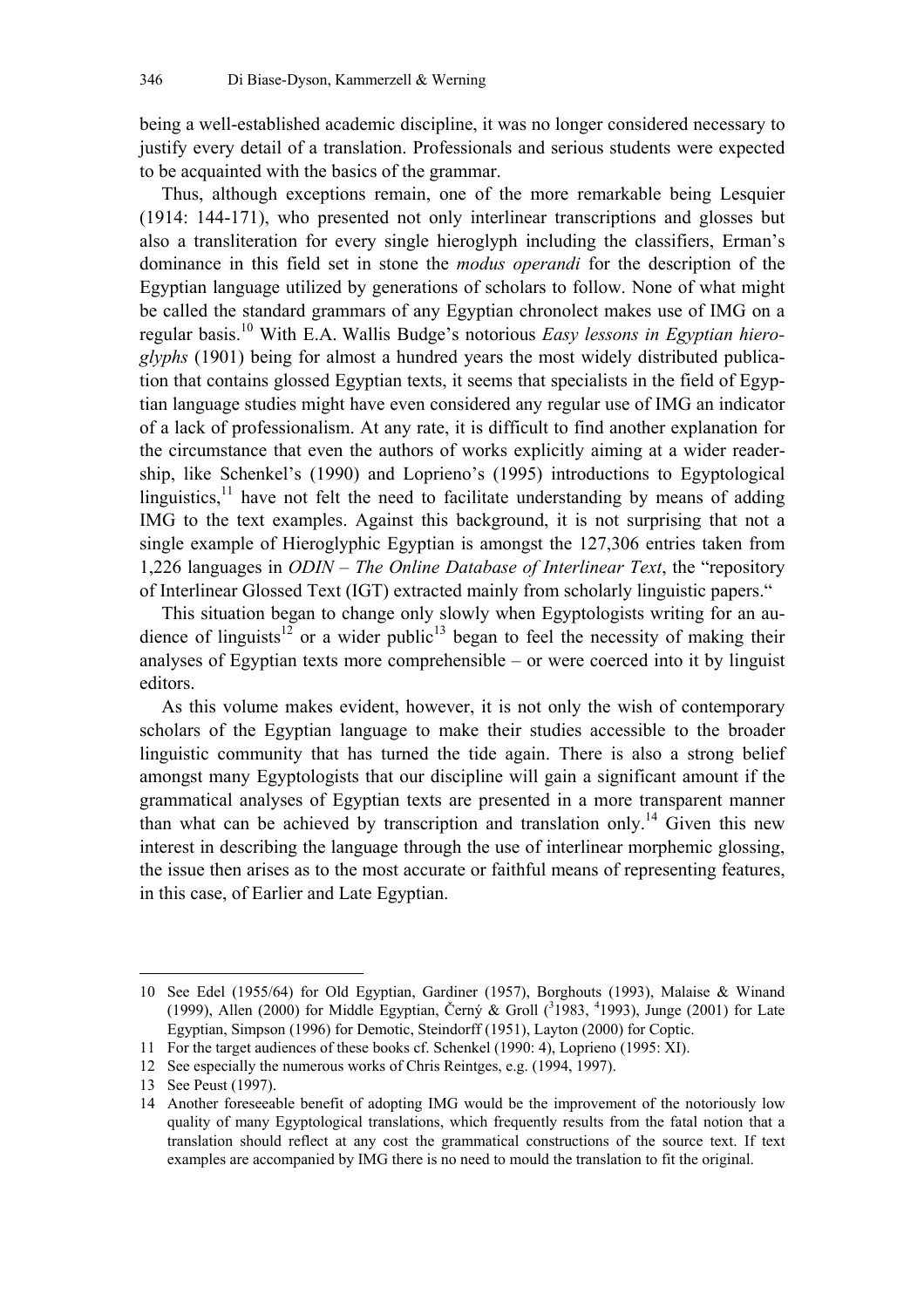## 2 Theoretical prelude

One decision the user who wants to create a meticulous analysis has to make is whether the morphemes present in the written utterance or the reconstructed elements of spoken language shall form the basis of the glossing. In the case of Hieroglyphic Egyptian, the systemic differences between these two modes of representation are considerable, sometimes amounting to a scale commensurate with two typologically rather distinct languages.<sup>15</sup> The classical hieroglyphic writing system on the one hand rendered explicitly only those morphemes of an utterance of which the spoken counterparts exhibited consonantal elements and on the other hand provided, in the form of the classifiers, graphic morphemes that did not correspond to segmental units of the spoken language. Due to this circumstance, Written Egyptian and Spoken Egyptian are not equivalent on the morphological level and both deviate from the conventional Egyptological transcription. Figure 4 illustrates the situation: Both written  $\lim_{n \to \infty} \mathcal{N}$  'sister' and (Old Egyptian) spoken /'samat/ 'sister' consist of three morphs each. The respective sets, however, not only differ with respect to their substance and form but also in terms of their meaning. The vocalic tier  $\frac{1}{a_a}a_a$   $\frac{1}{n}$ , characterizing a substantive of a particular inflectional class (feminine biradicals in  $\alpha$  /a:/ of the consonantal declension), is without correspondent – or corresponds to a zero morph – in Written Egyptian. On the other hand, the classifier  $\sqrt{\frac{3}{2}}$  { $\langle$ HUMAN, FEMALE) ${}^{\text{cl}}$  has no counterpart in Spoken Egyptian. Neither are taken into account when rendering a hieroglyphic utterance by means of the traditional Egyptological transcription system.

|    | Written Old Egyptian |  |                                    |                                                                 | Spoken Old Egyptian          | Transcription |                                |  |
|----|----------------------|--|------------------------------------|-----------------------------------------------------------------|------------------------------|---------------|--------------------------------|--|
| "‼ |                      |  | ${^{\circ}$ sibling'} <sup>1</sup> | $s_n$                                                           | $\{$ 'sibling'} <sup>1</sup> |               | $sn - \{\text{``sibling'}\}^1$ |  |
|    |                      |  | $\sim$ $\frac{M}{M}$ 'sister'      | $\vert$ s a: n a t 'sister'                                     |                              | sn.t          | 'sister'                       |  |
|    |                      |  |                                    | $\begin{bmatrix} a: a \ -a \end{bmatrix}$ {SBST, } <sup>m</sup> |                              |               |                                |  |
|    | $\mathbin{\supset}$  |  | $\{F\}^m$                          |                                                                 | $-t$ $\{F\}^m$               |               | $-t$ $\{F\}^m$                 |  |
|    |                      |  | $\{$ HUMAN, FEMALE $\}^{\rm cl}$   |                                                                 |                              |               |                                |  |

Figure 4: Morphemes in Written Old Egyptian, Spoken Old Egyptian, and conventional Egyptological transcription compared

Glossing written  $\int_{-\infty}^{\infty} \mathcal{L} \cdot d\mathbf{r}$  is ster' would result in something like **sister-F-CL** or, more precisely, **sibling-F-CL**, whereas spoken /sanat/ should be **sibling:SBST:...-F**. Both differ from the glossing on the basis of the transcription – in the case of *sn.t* 'sister': **sibling-F** or **sister-F** – that is mostly employed by those Egyptologists who use this device at all (– compare the practical suggestions below).

<sup>15</sup> Cf. Kammerzell (1993).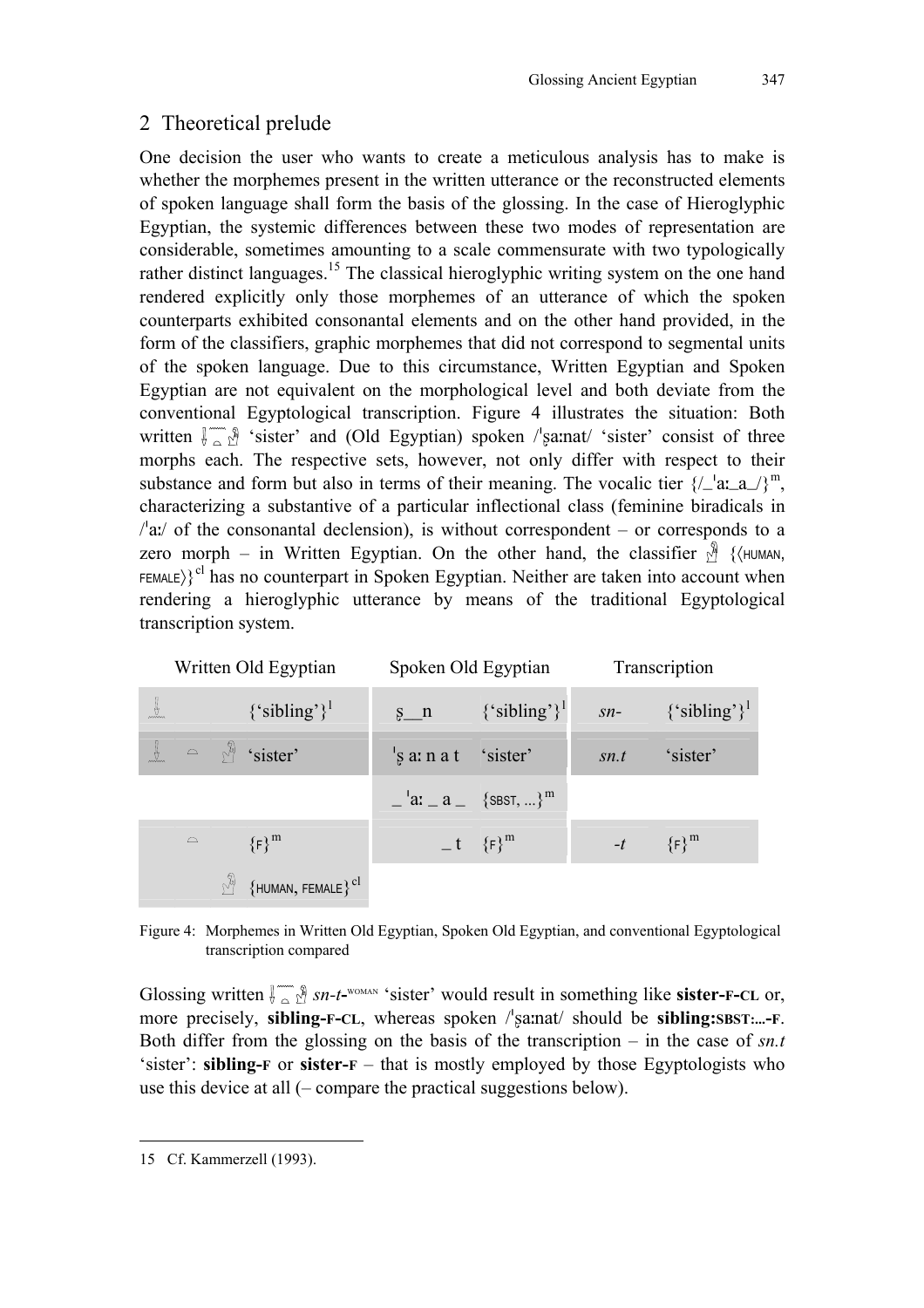The effort required to steadily observe the systemic distinctions between written language and spoken language will probably not meet with the approval of many Egyptologists, and it is true that in practice it will be often sufficient to take as a departure simply the transcriptions. However, this holds true only in the instance that the IMG aims at nothing more than giving the reader some general hints about the structure of an Egyptian utterance. Whenever one has reason to suppose that the audience might draw conclusions about the morphological structure of Ancient Egyptian or one of its chronolects from the material, one should exercise caution and clarify what is represented in the IMG. Figure 5 demonstrates how crucial this is when dealing with Late Egyptian texts. Due to the conventional practice of transcribing Hieroglyphic Egyptian utterances of all periods in more or less the same (pseudo-) historical way, the discrepancy between our transcriptions and the linguistic reality is often extremely wide.

| Written Late Egyptian |  |                                             |                                | Spoken Late Egyptian                                                     | Transcription |                                                                |  |
|-----------------------|--|---------------------------------------------|--------------------------------|--------------------------------------------------------------------------|---------------|----------------------------------------------------------------|--|
|                       |  | $\{$ 'sibling'} <sup>1</sup>                |                                |                                                                          |               | $s_n = \{ \text{'sibling} \}^1$ $sn = \{ \text{'sibling} \}^1$ |  |
|                       |  | $\therefore$ $\infty$ $\mathbb{R}$ 'sister' | 's $a: n \rightarrow$ 'sister' |                                                                          | sn.t          | 'sister'                                                       |  |
|                       |  |                                             |                                | $\begin{bmatrix} 2 & 3 \\ -1 & 3 \end{bmatrix}$ {SBST, , F} <sup>m</sup> |               |                                                                |  |
| $\supseteq$           |  | ${F}^m$                                     |                                |                                                                          |               | $-t$ $\{F\}^m$                                                 |  |
|                       |  | ${HUMAN, FEMALE}^{cl}$                      |                                |                                                                          |               |                                                                |  |

Figure 5: Morphemes in Written Late Egyptian, Spoken Late Egyptian, and conventional Egyptological transcription compared

The spoken correspondent of Late Egyptian  $\int_{-\infty}^{\infty} \mathcal{A}$  sn-t-<sup>WOMAN</sup> 'sister', /'sama/ consists of only two morphemes. These are either the lexical root  $\frac{{\sqrt{S_{n}}_1}^2}{2}$  and the vocalic tier  $\{-a_{n-1}, a_{n-2}, s_{\text{BST}, n}, r\}^m$ , marking part of speech and gender, as in Figure 5 or, alternatively, a lexeme  $\{l'san/$ , sibling' $\}^1$  plus a feminine ending  $\{A\}^m$ . Irrespective of which analysis one prefers it is quite obvious that the IMG based on the standard Egyptological transcription must not be taken as an indicator of the morphological conditions in Late Egyptian.

A similar caveat is appropriate with respect to the phonological form of Egyptian lexical and grammatical elements. It is by now well established that the symbols of the transcription alphabet do not match the sound shape of Earlier Egyptian but rather reflect the inventory of consonantal phonemes in Late Egyptian.<sup>16</sup> In addition, historical sound changes have resulted in changes to grapho-phonemic correspondence rules so that a particular (group of) hieroglyph(s) in Later Egyptian may have a different function than in earlier times. Thus, the usual transcriptions of several frequent grammatical morphemes of Late Egyptian – e.g.,  $p^2$ ,  $t^2$ , *jw*,  $tw$ ,  $sw$  – do not imply that the respective spoken morphs comprised two consonants each. For this reason,

<sup>16</sup> See Kammerzell (1998a, 2005: 172-182).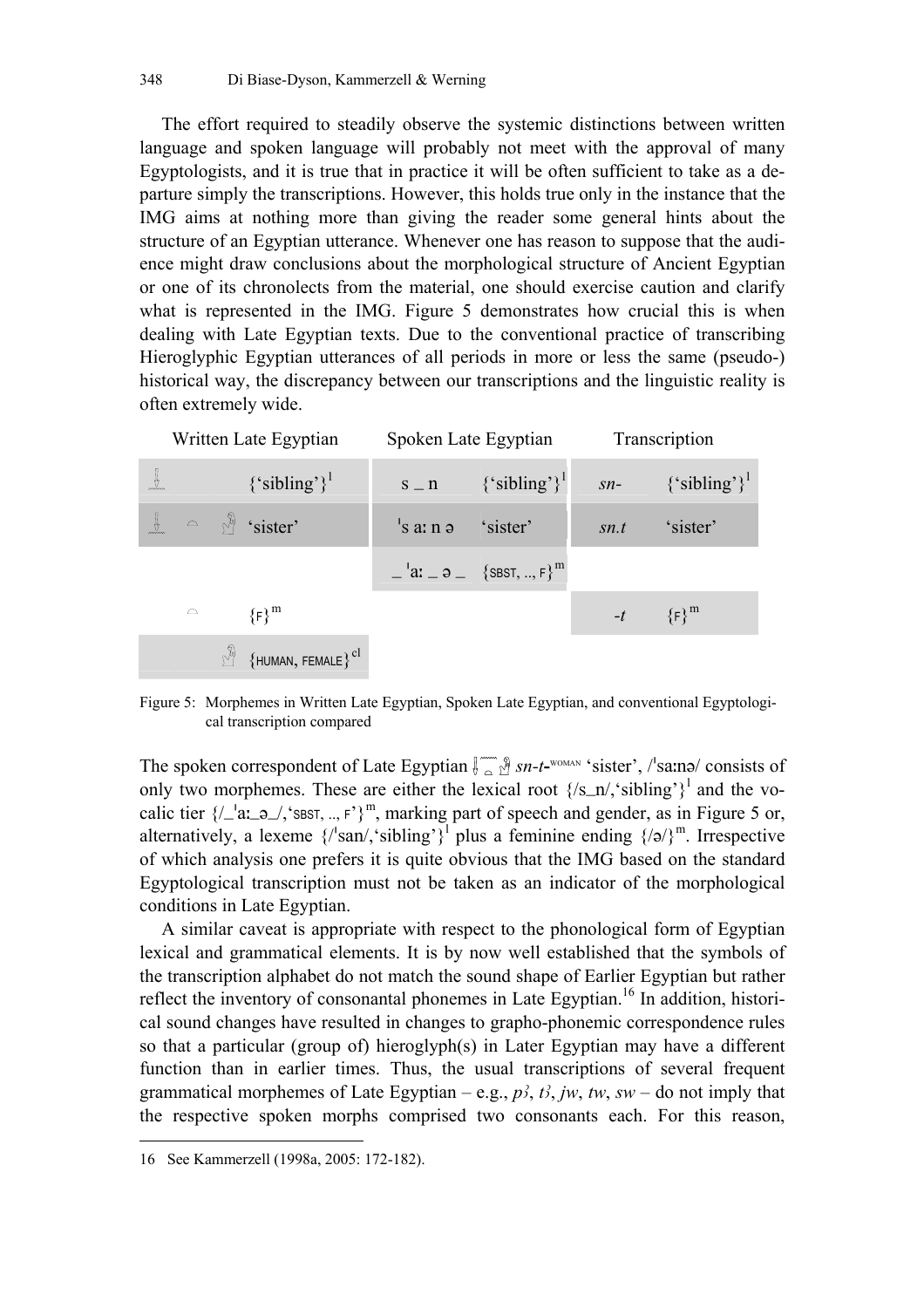transcriptions of Later Egyptian cannot mechanically be "translated" into their spoken correspondents by simply providing a list of the younger equivalents of the letters of the transcription alphabet. Instead, every single written form has to be interpreted. This is of minor importance for philological studies focussing on nothing but the content of a text but becomes more virulent if matters of poetic form, language change, language contact and etymology are within the scope of interest.

Consequently, it may be appropriate, on a case by case basis, not to base IMG simply on transcriptions but to choose another level of representation. Especially when texts tagged by means of IMG are made searchable, one should take into consideration from the very beginning that information that is standard in databases of modern languages will be untraceable if only conventional Egyptological transcriptions are being used. Figure 6 illustrates the situation – but also points out the amount of effort necessary to build a sophisticated database of Egyptian text (and we have not even begun to discuss linguistic units beyond the level of morphemes and words!).

| Normalized hieroglyphs:           |                        | 晸                            |                          | ß<br>mmm                   |
|-----------------------------------|------------------------|------------------------------|--------------------------|----------------------------|
| Transliteration:                  | $MD-$ <sup>d</sup>     | st-jr                        | $p-w$                    | $wn^{-n}$ -j-s- $\bigcirc$ |
| Conventional transcription:       | mwdw                   | $(W)$ sr $(w)$ <sup>17</sup> | $-pw$                    | Wnjs                       |
| Phonological interpretation:      | mwc'w                  | wsrw                         | pw                       | wnjs                       |
| Vocalisation:                     | mawc'aw                | wu'si:luw                    | $\overline{\mathcal{L}}$ | 'wanjas                    |
| Written language morphemes:       | recite: INF            | be strong[-PTCP]             | <b>DEM</b>               | PROP-BASIL                 |
| Spoken language morphemes:        | recite^ <sub>INF</sub> | be strong:PTCP               | <b>DEM</b>               | <b>PROP</b>                |
| Written language parts of speech: | <b>VB</b>              | VB (PROP)                    | <b>DEM</b>               | PROP-CL                    |
| Spoken language parts of speech:  | <b>VB</b>              | VB (PROP)                    | <b>DEM</b>               | <b>PROP</b>                |
| Lemmata:                          | mwdw                   | $W$ sjr / (W)sr(w)           | pw                       | Wnjs                       |
| Inflectional class:               | IV. inf., ult. $w$     | $3$ -rad.                    | <b>DEM</b>               | ?                          |
| Interlinear translation:          | recite                 | Wushiiluw                    | that                     | Wanjash                    |

Figure 6: Different levels of representation for a Hieroglyphic Egyptian utterance (Pyr.  $308b^{W}$ )

Given this complicated state of affairs, the system of IMG to be used for Ancient Egyptian should not force its users to stick to one particular level of representation only, but rather be flexible enough to cope with a variety of purposes.

#### 3 Practical suggestions

 $\overline{a}$ 

3.1 The approach we suggest in this paper is based on the *Leipzig Glossing Rules* but differs from them in two main particulars. It attempts firstly to represent certain morphophonological features of the language (see, for instance, the use of the backwards slash rather than hyphen in connection with verb forms) and secondly to represent meaning as occurring across a verbal complex rather than in a specific unit, as we see particularly with the representation of the Future III. We have also suggested some additions to the terminology, which appear here in the glossing abbreviations.

<sup>17</sup> For this interpretation of the name of the god Osiris cf. Zeidler (2000).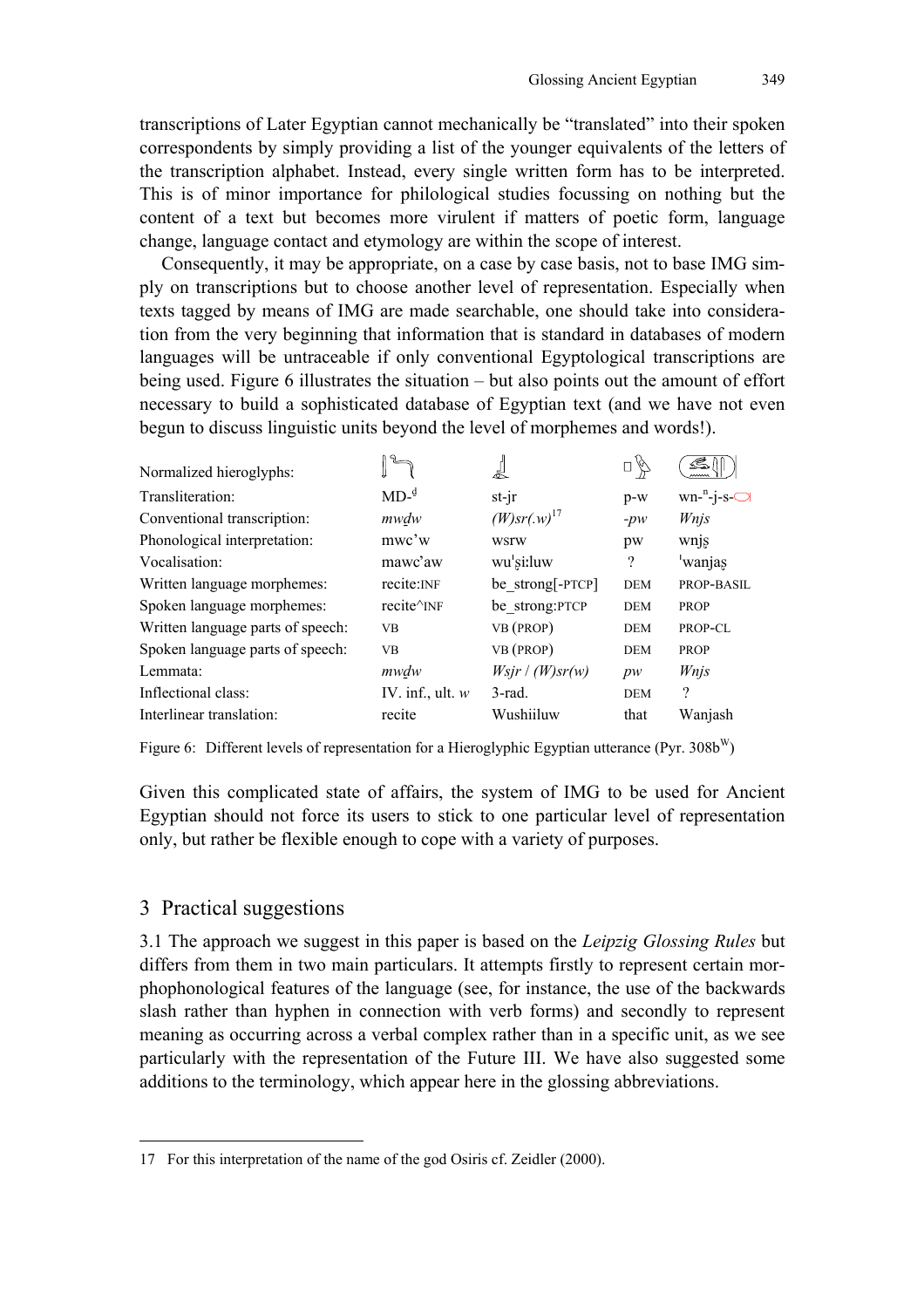## 3.2 Glossing abbreviations relevant to Ancient Egyptian

Additions to *Leipzig Glossing Rules* are marked in bold; glosses defined in the *LGR*  not immediately relevant to Ancient Egyptian are given in brackets.

| $\mathbf{1}$   | first person                          | D                 | (abbreviation after number:) DU          |
|----------------|---------------------------------------|-------------------|------------------------------------------|
| 1S/1P/1D       | (abbreviation:) 1SG/1PL/1DU           | (DAT              | dative)                                  |
| $\overline{2}$ | second person                         | <b>DECL</b>       | declarative                              |
| 2S/2P/2D       | (abbreviation:) 2SG/2PL/2DU           | DEF               | definite                                 |
| 3              | third person                          | <b>DEM</b>        | demonstrative                            |
| 3S/3P/3D       | (abbreviation:) 3SG/3PL/3DU           | DET               | determiner                               |
| (A)            | agent-like argument of a canonical    | <b>DIST</b>       | distal                                   |
|                | transitive verb)                      | <b>DISTR</b>      | distributive                             |
| (ABL)          | ablative)                             | D <sub>O</sub>    | direct object; Shopen (2007: xviii)      |
| (ABS)          | absolutive)                           | DU                | dual                                     |
| <b>ABSTR</b>   | abstract                              | (DUR              | durative)                                |
| (ACC           | accusative)                           | (ERG              | ergative)                                |
| <b>APLI</b>    | accompli; Winand (2006a: ch.4-5;      | (EXCL             | exclusive)                               |
|                | 2006b: 458-460): 'accompli'           | <b>EXLM</b>       | exclamative                              |
|                | (form)/'perfective' (semantics)       | ${\bf F}$         | feminine                                 |
| <b>ACT</b>     | active                                | <b>FOC</b>        | focus                                    |
| <b>ADJ</b>     | adjective                             | <b>FOCZ</b>       | focalizer(/focalization)                 |
| ADJZ           | (adjectivizer/)adjectivization;       | <b>FUT</b>        | future; Dahl (1985: 103-108)             |
|                | Shopen (2007: xvii): ADJ              | (GEN              | genitive)                                |
| ADV            | adverb(ial)                           | <b>GRND</b>       | ground; Shopen (2007: xix): G            |
| <b>ADVZ</b>    | (adverbializer/)adverbialization      | <b>IAPLI</b>      | <i>inaccompli</i> ; Winand (2006a: ch.6) |
| AGR            | agreement                             | <b>IMP</b>        | imperative                               |
| <b>AGT</b>     | agent marker                          | <b>IMPRS</b>      | impersonal; Shopen (2007: xix):          |
| ALL            | allative                              |                   | IMP; Bybee et al. (1994: xxi)            |
| <b>ANT</b>     | anterior; Binnick (2001: 559);        | (INCL)            | inclusive)                               |
|                | Bybee et al. (1994: xxi, 54, 61, 78); | <b>INCHO</b>      | inchoative; Bybee et al. (1994: xxi)     |
|                | Shopen (2007: xviii)                  | <b>IND</b>        | indicative                               |
| <b>ANTIP</b>   | antipassive                           | <b>INDF</b>       | indefinite                               |
| (APPL          | applicative)                          | <b>INF</b>        | infinitive                               |
| ART            | article                               | <b>INS</b>        | instrumental                             |
| <b>ATTN</b>    | attention marker                      | <b>INTR</b>       | intransitive                             |
| <b>AUX</b>     | auxiliary                             | <b>IPFV</b>       | imperfective; Comrie (1976: 25,          |
| (BEN           | benefactive)                          |                   | 39); compare also: Werning (2008:        |
| <b>BS</b>      | base                                  |                   | 275); Bybee et al. (1994: xxi):          |
| CAUS           | causative                             |                   | <b>IMPF</b>                              |
| <b>CJVB</b>    | conjunctional verb; Kammerzell (in    | <b>IRR</b>        | irrealis                                 |
|                | preparation)                          | (LOC              | locative)                                |
| <b>CLF</b>     | classifier (phonological)             | M                 | masculine                                |
| <b>CNSV</b>    | consecutive                           | <b>MELL</b>       | mellic; compare PROS                     |
| <b>CNJ</b>     | conjunction; Bybee et al. (1994:      | <b>MCM</b>        | main clause marker                       |
|                | xxi)                                  | <b>MOD</b>        | modal; Bybee et al. (1994: xxii)         |
| <b>COLL</b>    | collective                            | <b>MODP</b>       | modal particle                           |
| (COM           | comitative)                           | (N <sup>2</sup> ) | neuter)                                  |
| <b>COMP</b>    | complementizer (used here in the      | N                 | non- (e.g.NPST non-past)                 |
|                | narrow sense as object clause         | ${\rm NEG}$       | negation, negative                       |
|                | marker)                               | NMLZ              | (nominalizer/)nominalization;            |
| <b>COMPL</b>   | completive; Bybee et al. (1994: xxi,  |                   | Shopen (2007: xx): NOMIN                 |
|                | 57): COMP; compare also: Boland       | (NOM              | nominative)                              |
|                | (2006:48)                             | OBJ               | object                                   |
| <b>COND</b>    | conditional                           | (OBL              | oblique)                                 |
| (COP           | copula)                               | <b>OBLV</b>       | obligative; Bybee et al. (1994:          |
| <b>CORD</b>    | coordinating particle                 |                   | xxii): OBL[igation]                      |
| CVB            | converb                               | <b>ORD</b>        | ordinal number                           |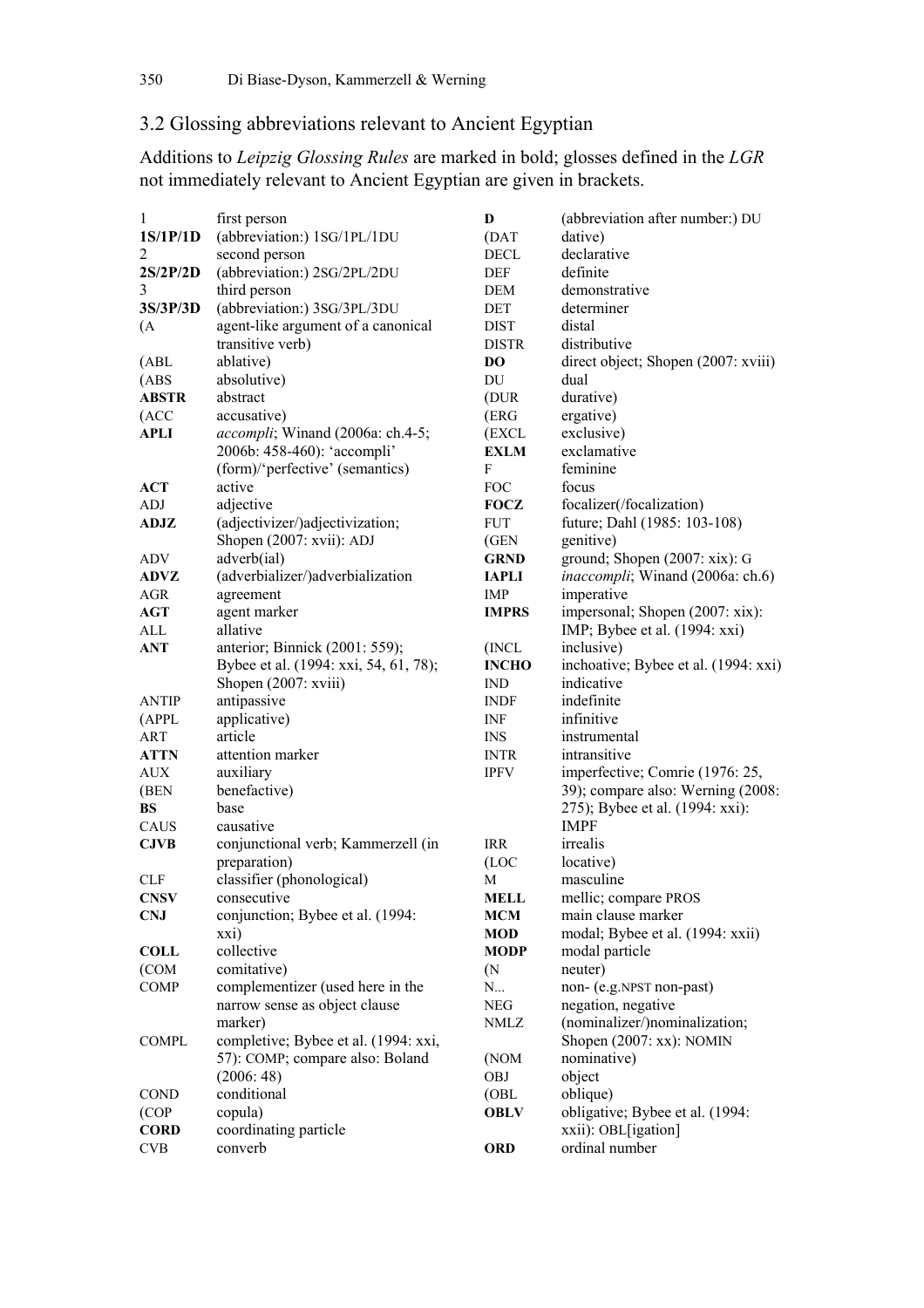|          |                   | i |
|----------|-------------------|---|
| ۰.<br>۰, | I<br>I<br>×<br>۰. |   |

| (P)         | patient-like argument of canonical   | <b>PS</b>      |
|-------------|--------------------------------------|----------------|
|             | transitive verb)                     | P <sub>1</sub> |
| P           | (abbreviation after number:) PL      | P <sub>1</sub> |
| PA          | (abbreviation:) PTCP.ACT             |                |
| <b>PALL</b> | (abbreviation:) allative preposition |                |
| <b>PASS</b> | passive                              | $($ P          |
| <b>PATT</b> | (abbreviation:) attachment prepos.   | Q              |
| <b>PCOM</b> | (abbreviation:) comitative prepos.   | Q              |
| <b>PDA</b>  | (abbreviation:) PTCP.DISTR.ACT       | (R             |
| <b>PDAT</b> | (abbreviation:) dative preposition   | <b>RI</b>      |
| <b>PDP</b>  | (abbreviation:) PTCP.DISTR.PASS      | RI             |
| PF          | (abbreviation:) PTCP.FUT             | RI             |
| <b>PFV</b>  | perfective; Bybee et al. (1994: 54-  |                |
|             | 55, 83): PERF; Dahl (1985: 78);      | (S             |
|             | Timberlake (2007: 304)               |                |
| <b>PGEN</b> | (abbreviation:) genitive preposition | S              |
| PIA         | (abbreviation:) PTCP.IPFV.ACT        | <b>SE</b>      |
| <b>PINF</b> | (abbreviation:) inferior preposition | SE             |
| PINS        | (abbreviation:) instrumental prepos. | <b>SE</b>      |
| PINT        | (abbreviation:) interior preposition |                |
| PIP         | (abbreviation:) PTCP.IPFV.PASS       |                |
| PL          | plural                               | SI             |
| <b>POST</b> | posterior; Binnick (2001: 559).      |                |
| <b>POSS</b> | possessive                           |                |
| POT         | potential; Shopen (2007: xxi);       | <b>SF</b>      |
|             | Bybee et al. (1994: xxi)             |                |
| PP          | (abbreviation:) PTCP.PASS            | SC             |
| <b>PPO</b>  | (abbreviation:) PTCP.POST            | S <sub>1</sub> |
| PRED        | predicative                          |                |
| <b>PREP</b> | preposition; Bybee et al. (1994:     | ST.            |
|             | xxii)                                |                |
| <b>PRF</b>  | perfect; Dahl (1985: ch.5): PFCT;    |                |
|             | Timberlake (2007: 304): PF           | S <sub>1</sub> |
| PROG        | progressive                          |                |
| <b>PROH</b> | prohibitive                          | S <sub>1</sub> |
| <b>PROS</b> | prospective; Binnick (2001: 564);    |                |
|             | Comrie (1976: 64-65); Dahl (1985:    | TI             |
|             | 111-112): PROSP ["be going to"].     | T(             |
|             | Synonymously to MELL: Boland         | T <sub>(</sub> |
|             | (2006: 46), Klein (1994: 108)        | ΤF             |
| <b>PROX</b> | proximal/proximate                   | (V             |
| <b>PRS</b>  | present; Bybee et al. (1994: xxi):   | V(             |
|             | <b>PRES</b>                          |                |
| PST         | past, preterite; Bybee et al. (1994: |                |
|             | 55, 82); Dahl (1985: 116-117):       |                |
|             | PAST; Timberlake (2007: 315)         |                |
|             |                                      |                |

| <b>PSUP</b>  | (abbreviation:) superior preposition |
|--------------|--------------------------------------|
| <b>PTCP</b>  | participle                           |
| PTCL         | particle; Shopen (2007: xx): PART,   |
|              | PCL; Bybee et al. (1994: xxii):      |
|              | <b>PARTCL</b>                        |
| (PURP        | purposive)                           |
| О            | question particle/marker             |
| QUOT         | quotative                            |
| (RECP        | reciprocal)                          |
| <b>REFL</b>  | reflexive                            |
| <b>REL</b>   | relative                             |
| <b>RES</b>   | resultative; Nedjalkov (2001: 928,   |
|              | 930); Bybee et al. (1994: 54, 63).   |
| (S           | single argument of canonical         |
|              | intransitive verb)                   |
| S            | (abbreviation after number:) SG      |
| SBJ          | subject                              |
| SBJV         | subjunctive                          |
| SBRD         | subordinating particle; Shopen       |
|              | (2007: xxi): SUBORD; Bybee et al.    |
|              | (1994: xxii): SUB                    |
| <b>SIM</b>   | simultaneous; Relative tense;        |
|              | Shopen (2007: xxi); Bybee et al.     |
|              | (1994: xxii)                         |
| <b>SP</b>    | sentence particle; Bybee et al.      |
|              | (1994: xxii)                         |
| SG           | singular                             |
| <b>STABS</b> | status absolutus (Schenkel           |
|              | 2005: 109/110, ch. 5.1.1.4)          |
| STAT         | stative; Nedjalkov (2001: 928);      |
|              | Bybee et al. (1994: xxii); Shopen    |
|              | (2007: xxi): STV                     |
| <b>STC</b>   | status constructus                   |
|              | (Schenkel 2005: 109/110)             |
| STPR         | status pronominalis                  |
|              | (Schenkel 2005: 109/110)             |
| <b>THMZ</b>  | thematizer/thematization             |
| <b>TOP</b>   | topic                                |
| TOPZ         | topicalizer(/topicalization)         |
| <b>TR</b>    | transitive                           |
| (VOC         | vocative)                            |
| <b>VCJT</b>  | vocative adjunct; Halliday &         |
|              | Matthiessen (2004: 133-134)          |
|              |                                      |

## 3.3 Punctuation according to the Leipzig Glossing Rules (with some additions)

... used **in the transcription and the gloss** (number and type must be exactly the

same in the transliteration and the gloss!):

- connects segmentable morphemes
- = marks clitic boundary
- $\sim$  indicates reduplication morpheme

#### ... used **in the gloss only**:

- is used instead of space in translations, e.g. "come\_out"
- . separates several metalanguage elements rendered by a single object-language element (used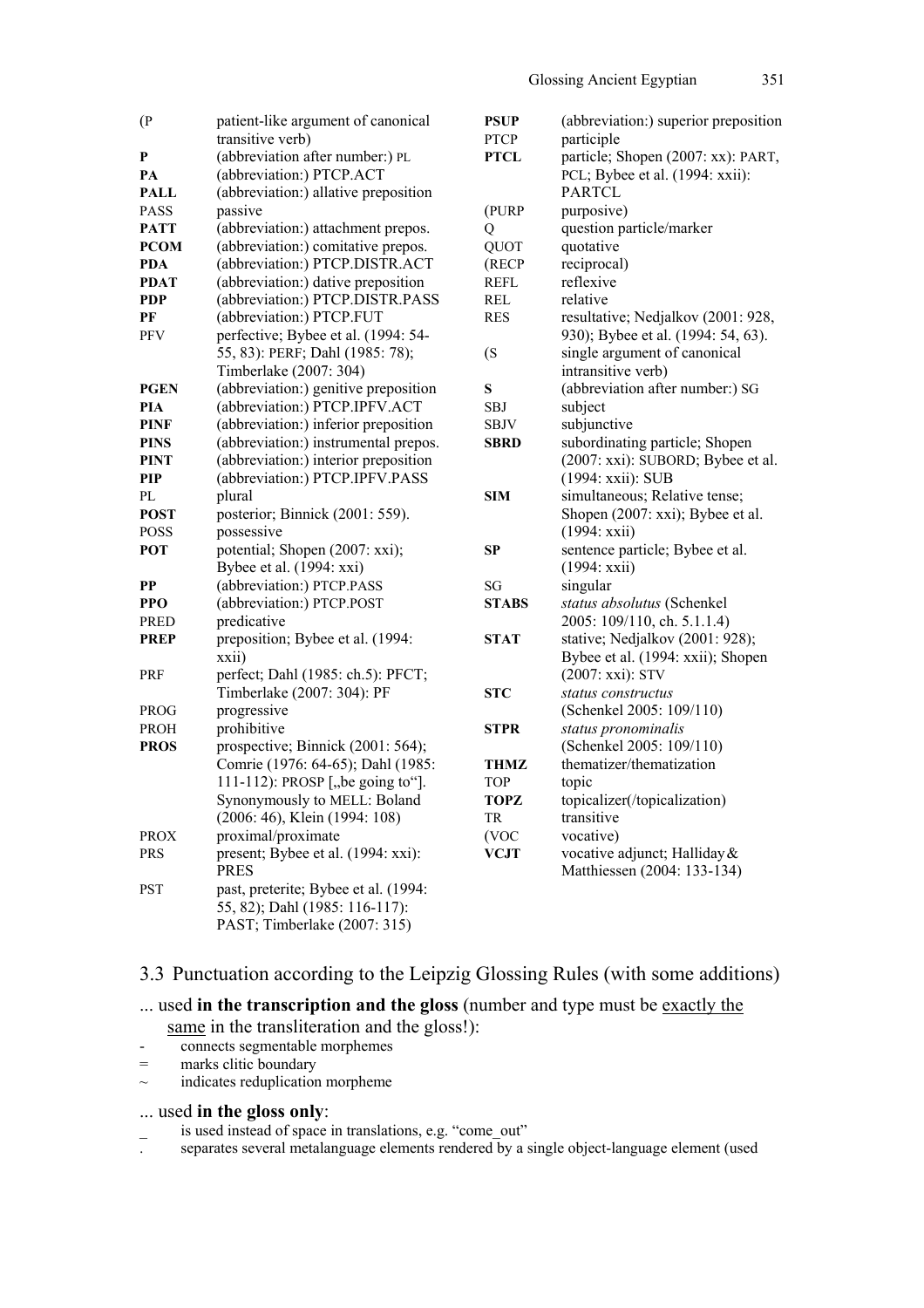with this meaning in the gloss only; compare the different definition in Egyptological transliteration below)

- : means "segmentable, but the author does not want to show the formal segmentation"
- \ marks a grammatical property in the object-language signaled by a morphophonological change (*ablaut*, mutation, tone alternation, etc.)
- ( ) marks inherent, non-overt categories, such as gender in e.g. engl. brother(M)
- [ ] means "gloss contains an element that does not correspond to an overt element in the example"
- { } marks grammatical or lexical elements that consist of two parts (our addition) which are treated as distinct morphological entities,

e.g. fr. *Je ne le sais pas*. 1SG NEG{ 3SG.M know:1SG } Alternatively one might want to use ": " with a repetition of the gloss, e.g. 1SG NEG**:** 3SG.M know:1SG **:**NEG

## 3.4 Traditional Egyptological transliteration transcription punctuation used in the transliteration only (compare: Schenkel 2005: 39)

- . separates several successive object-language elements rendered by a single metalanguage element; can be left out without effect on the gloss (used with this meaning in the transliteration only; compare the different definition in glosses above)
- ( ) encloses non-overt phonemes, scholarly reconstruction
- [] encloses a lacuna, potentially with reconstructed content
- { } encloses the emendation of a scribal error (deletion), or certain orthographical conventions
- $\leq$  encloses the emendation of a scribal error (addition)

### 3.5 Punctuation employed to indicate the substance of linguistic elements (not used in glosses)

- { $}$  encloses morphological units<br>{ $}$ <sup>cl</sup> encloses a classifier
	- encloses a classifier
- encloses a lexeme
- $\left\{\begin{array}{c} \stackrel{1}{\stackrel{1}{\stackrel{1}{\stackrel{1}{\stackrel{1}{\stackrel{1}{\stackrel{1}{\stackrel{1}{\stackrel{1}{\stackrel{1}{\stackrel{1}{\stackrel{1}{\stackrel{1}{\stackrel{1}{\stackrel{1}{\stackrel{1}{\stackrel{1}{\stackrel{1}{\stackrel{1}{\stackrel{1}{\stackrel{1}{\stackrel{1}{\stackrel{1}{\stackrel{1}{\stackrel{1}{\stackrel{1}{\stackrel{1}{\stackrel{1}{\stackrel{1}{\stackrel{1}{\stackrel{1}{\stackrel{1}{\stackrel{1}{\stackrel{1}{\stackrel{1}{$ { }m encloses a (grammatical) morpheme
- / / encloses strings of spoken language, phonological units
- [] encloses phonetic units
- 〈 〉 encloses strings of written language

#### 3.6 'Weak consonants'

Morphological forms with 'weak consonants' (that is glides) as a distinct morphological feature must be glossed differently depending on whether they are spelled with or without the glides:

| sdm  |          | (specific form signaled by transfix only)                                   | hear: SBJV |
|------|----------|-----------------------------------------------------------------------------|------------|
| gm.y | or $gmv$ | (specific form signaled by transfix and glide)                              | find: SBJV |
|      |          | $gm(y)$ or $gm(y)$ (specific form signaled by transfix and non-overt glide) | find: SBJV |

One can choose to indicate the glide as separate morpheme ('-'). However, in cases where the glide is not spelled out, the 'non-overt' maker ('[ ]') needs to be used. Consequently, the gloss makes it appear as if the semantic category is actually missing:

| sdm      | hear: SBJV    |
|----------|---------------|
| $gm-y$   | find-SBJV     |
| $gm(-y)$ | $find[-SBJV]$ |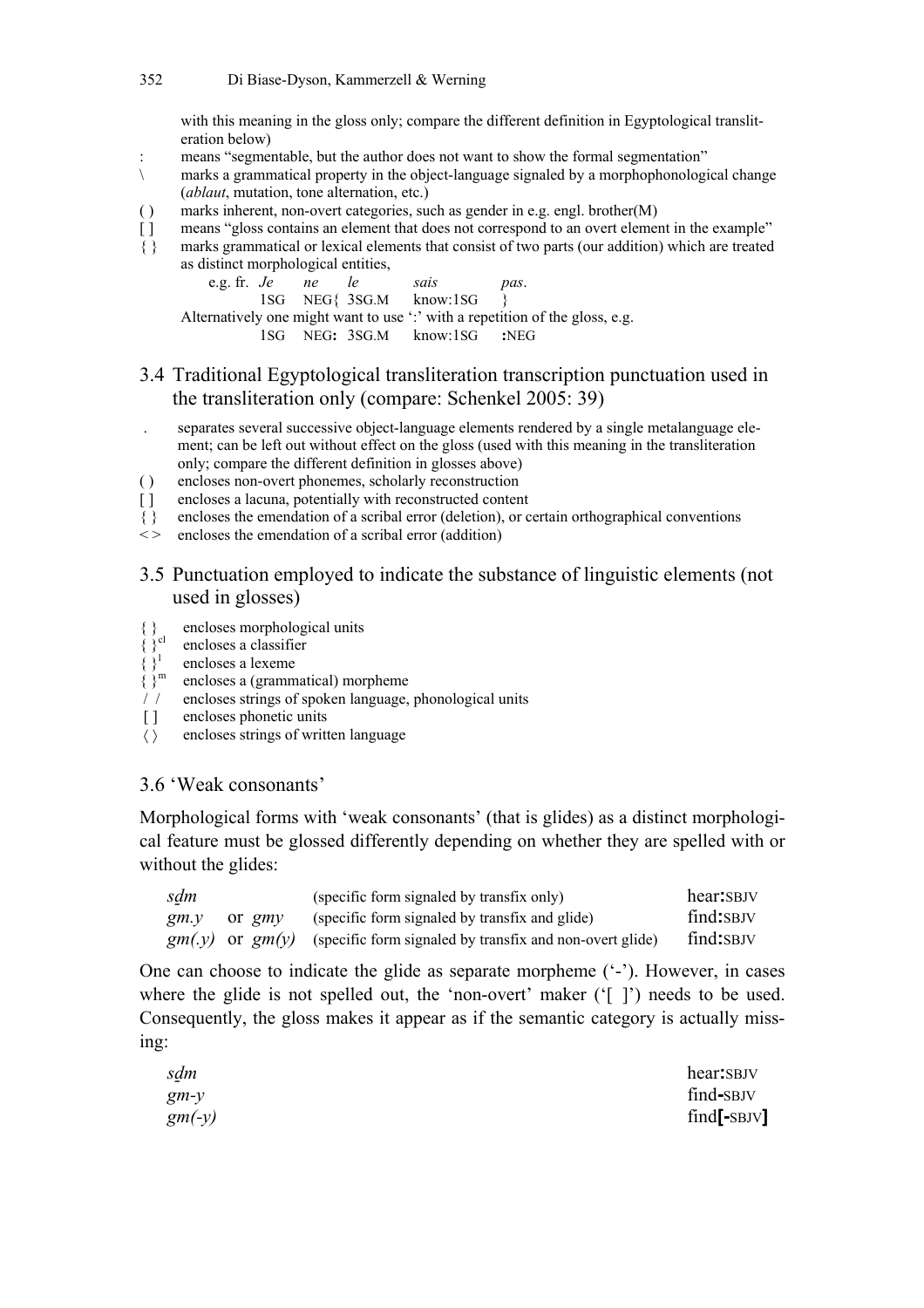## 3.7 Morphology of Earlier and Late Egyptian

Opinions differ amongst scholars of Ancient Egyptian as to how certain morphemes should be (typologically) classified. Therefore, where many such cases occur, list the different analyses proposed thus far and demonstrate how these analyses manifest themselves in a glossing format. Of course it is impossible to cover all of them, just as it is impossible to cite all the scholars who have expressed their opinion. Naturally, it goes without saying that with such a choice of representations comes also the necessity to maintain consistency within each scholarly contribution.

|           | Suffix pronouns             |                         |                 |                                             |                                                                                  |
|-----------|-----------------------------|-------------------------|-----------------|---------------------------------------------|----------------------------------------------------------------------------------|
| $\cdot j$ | or $=$ j                    | $-1$ SG                 |                 | or $=1$ sG                                  | (abbreviation: -1s)                                                              |
| $-k$      | or $=k$                     | $-2SG.M$                | or              | $=2$ SG.M                                   | (abbreviation: -2s.M)                                                            |
| $-t$      | or $=t$                     | $-2SG.F$                | or              | $=2$ SG.F                                   | (abbreviation: $-2s.F$ )                                                         |
| $-f$      | or $=$ f                    | $-3$ SG.M               |                 | or $=3$ SG.M                                | (abbreviation: -3s.M)                                                            |
| $-S$      | or $\equiv$ s               | $-3sG.F$                | or              | $=3sG.F$                                    | (abbreviation: -3s.F)                                                            |
| $-n$      | or $=n$                     | $-1PL$                  | $\overline{or}$ | $=1PL$                                      | (abbreviation: -1P)                                                              |
| $-tn$     | or $=tn$                    | $-2PL$                  |                 | or $=2PL$                                   | (abbreviation: -2P)                                                              |
| $-Sn$     | or $=sn$                    | $-3PL$                  |                 | or $=3PL$                                   | (abbreviation: -3P) [Earlier Egyptian]                                           |
| $-nj$     | or $=nj$                    | $-1$ <sub>DU</sub>      |                 | or $=1$ DU                                  | (abbreviation: -1D) [Old Egyptian]                                               |
| $-tnj$    | or $=tnj$                   | $-2DU$                  |                 | or $=2$ DU                                  | (abbreviation: -2D) [Old Egyptian]                                               |
|           | -snj or $=$ snj             | $-3DU$                  |                 | or $=3$ DU                                  | (abbreviation: -3D) [Old Egyptian]                                               |
| $-W$      | or $=w$                     | $-3PL$                  |                 | or $=3PL$                                   | (abbreviation: -3P) [Late Egyptian]                                              |
|           |                             |                         |                 |                                             | On account of the fact that suffix pronouns can affect the syllabic pattern of a |
|           |                             |                         |                 |                                             | stem (e.g. with the infinitive), one could mark these pronouns as bound          |
|           |                             |                         |                 |                                             | morphemes (with '-') rather than as clitics ('='). On the other hand, the        |
|           |                             |                         |                 |                                             | possibility to attach to verbal forms as well as prepositions and nouns speaks   |
|           |                             |                         |                 | in favor of marking them as clitics $(5)$ . | Instead of PL or P 'plural', NSG (or NS) 'non-singular' may be used for          |
|           |                             |                         |                 |                                             | earlier chronolects that still exhibit the category of dual on nouns but do not  |
|           |                             |                         |                 |                                             | discriminate between plural and dual on pronouns.                                |
| $-tw$     |                             | $-3$ SG.C               | or              | $=3s$ <sub>G.C</sub>                        | (abbreviation: -3s.c)                                                            |
|           |                             | -IMPRS                  | or              | $=$ IMPRS                                   |                                                                                  |
|           | Enclitic/Dependent pronouns |                         |                 |                                             |                                                                                  |
| $=wj$     |                             | $=1$ SG                 |                 |                                             |                                                                                  |
| $=tw$     |                             | $=2sG.M$                |                 |                                             |                                                                                  |
| $=tn$     |                             | $=2sG$ .F               |                 |                                             |                                                                                  |
| $=SW$     |                             | $=3$ SG.M               |                 |                                             |                                                                                  |
| $=$ sj    |                             | $=3sG.F$                |                 |                                             |                                                                                  |
| $=n$      |                             | $=1$ PL                 |                 |                                             |                                                                                  |
| $=tn$     |                             | $=2PL$                  |                 |                                             |                                                                                  |
| $=$ sn    |                             | $=3PL$                  |                 |                                             |                                                                                  |
| $=$ st    |                             | $=3$ sg.c               |                 |                                             |                                                                                  |
|           | $=tw$ , $=ti$               | $=2$ sG [Late Egyptian] |                 |                                             |                                                                                  |
| $=$ st    |                             | $=3sG$                  | $=3PL$          |                                             |                                                                                  |
|           |                             |                         |                 |                                             |                                                                                  |

*Form/morpheme Suggestion for gloss* (with a few Egyptological references)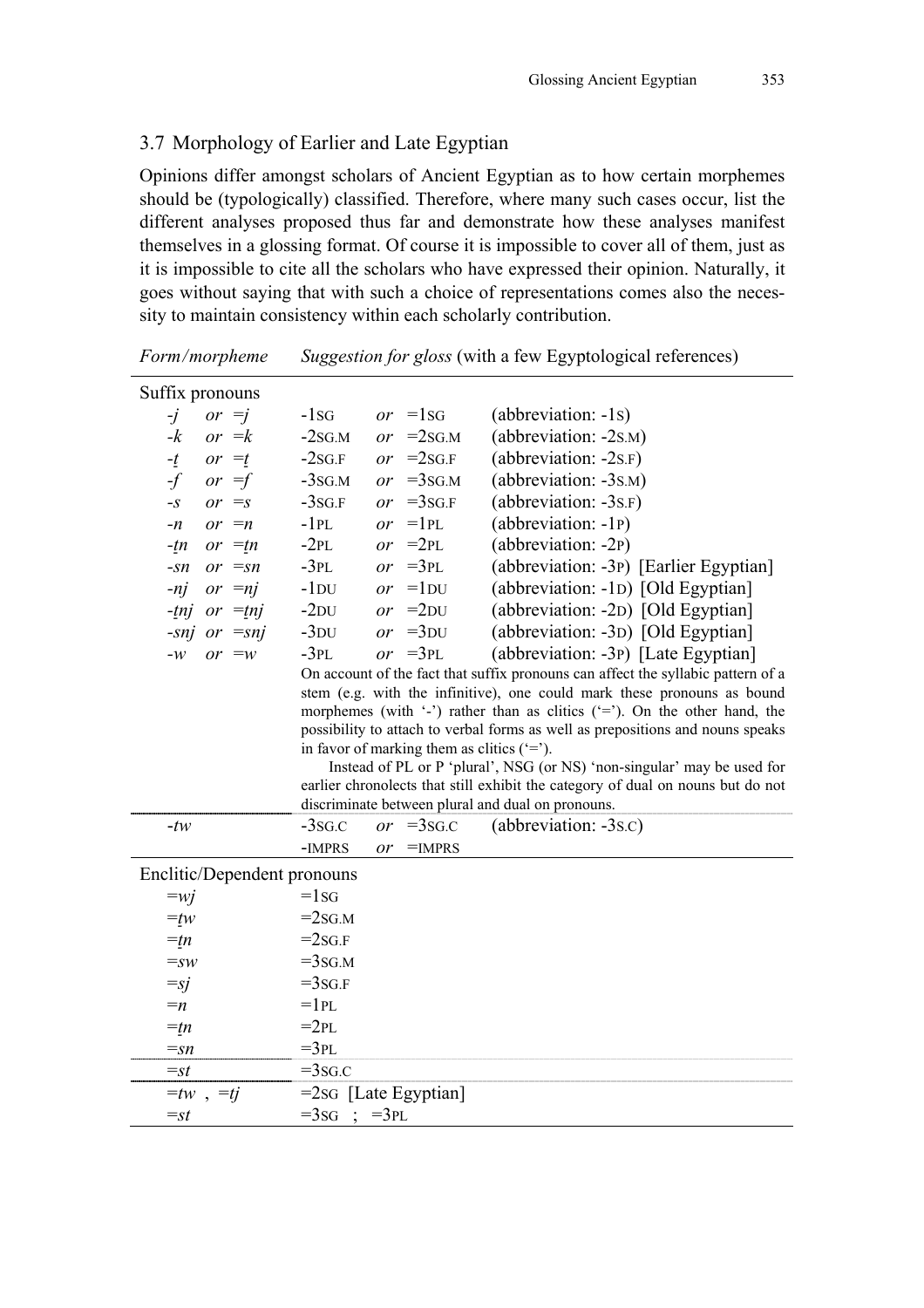| Independent pronouns               |                                                          |
|------------------------------------|----------------------------------------------------------|
| jnk                                | 1 <sub>sG</sub>                                          |
| $nt.k \rightarrow mnt.k$           | 2sG.M [Earlier Egyptian $\rightarrow$ Late Egyptian]     |
| $nt.t \rightarrow mnt.t$           | 2SG.F                                                    |
| $nt.f \rightarrow mnt.f$           | 3SG.M                                                    |
| $nt.s \rightarrow mnt.s$           | 3sg.F                                                    |
| $nt.n$ , $jnn$                     | (for $nt.n$ see: Quack 2002)<br>1PL                      |
| $ntin \rightarrow mntitn$          | 2PL                                                      |
| $nt.sn \rightarrow mnt.w$          | 3PL                                                      |
| twt                                | 2SG.M [Old Egyptian] $\rightarrow$ 2SG [Middle Egyptian] |
| tmt                                | 2sg.F [Old Egyptian]                                     |
| swt                                | 3sG.M [Old Egyptian] $\rightarrow$ 3sG [Middle Egyptian] |
| stt                                | [Old Egyptian]<br>3SG.F                                  |
| Object pronouns [Late Egyptian]    |                                                          |
| $=tw.i$                            | $=1$ SG                                                  |
| $=tw.k$                            | $=2sG.M$                                                 |
| $=$ tw.t                           | $=2sG.F$                                                 |
| $= tw.f$                           | $=3$ SG.M                                                |
| $=$ tw.s                           | $=3sG.F$                                                 |
| $=$ tw.n                           | $=1$ PL                                                  |
| $=$ tw.tn                          | $=2PL$                                                   |
| $=$ tw.w                           | $=3PL$                                                   |
| Proclitic pronouns [Late Egyptian] |                                                          |
| $tw-j$                             | PRS-1 <sub>SG</sub>                                      |
| $tw-k$                             | PRS-2SG.M                                                |
| $tw-t$                             | PRS-2SG.F                                                |
| $\mathit{SW}$                      | $3$ SG.M(PRS)                                            |
| st                                 | 3SG.F(PRS)                                               |
| $tw-n$                             | PRS-1PL                                                  |
| $tw$ -tn                           | PRS-2PL                                                  |
| st                                 | 3PL(PRS)                                                 |
| $tw$ -tw                           | PRS-3SG.C                                                |
|                                    | PRS-IMPRS                                                |
|                                    | Demonstrative pronouns [Earlier Egyptian]                |
| pn                                 | DEM:M.SG                                                 |
| tn                                 | DEM:F.SG                                                 |
| nn                                 | DEM:C                                                    |
| jpn                                | DEM:M.PL                                                 |
| jptn                               | DEM:F.PL                                                 |
| pw                                 | DEM:M.SG                                                 |
| tw                                 | DEM:F.SG                                                 |
| nw                                 | DEM:C                                                    |
| jpw                                | DEM:M.PL                                                 |
| iptw                               | DEM:F.PL                                                 |
|                                    |                                                          |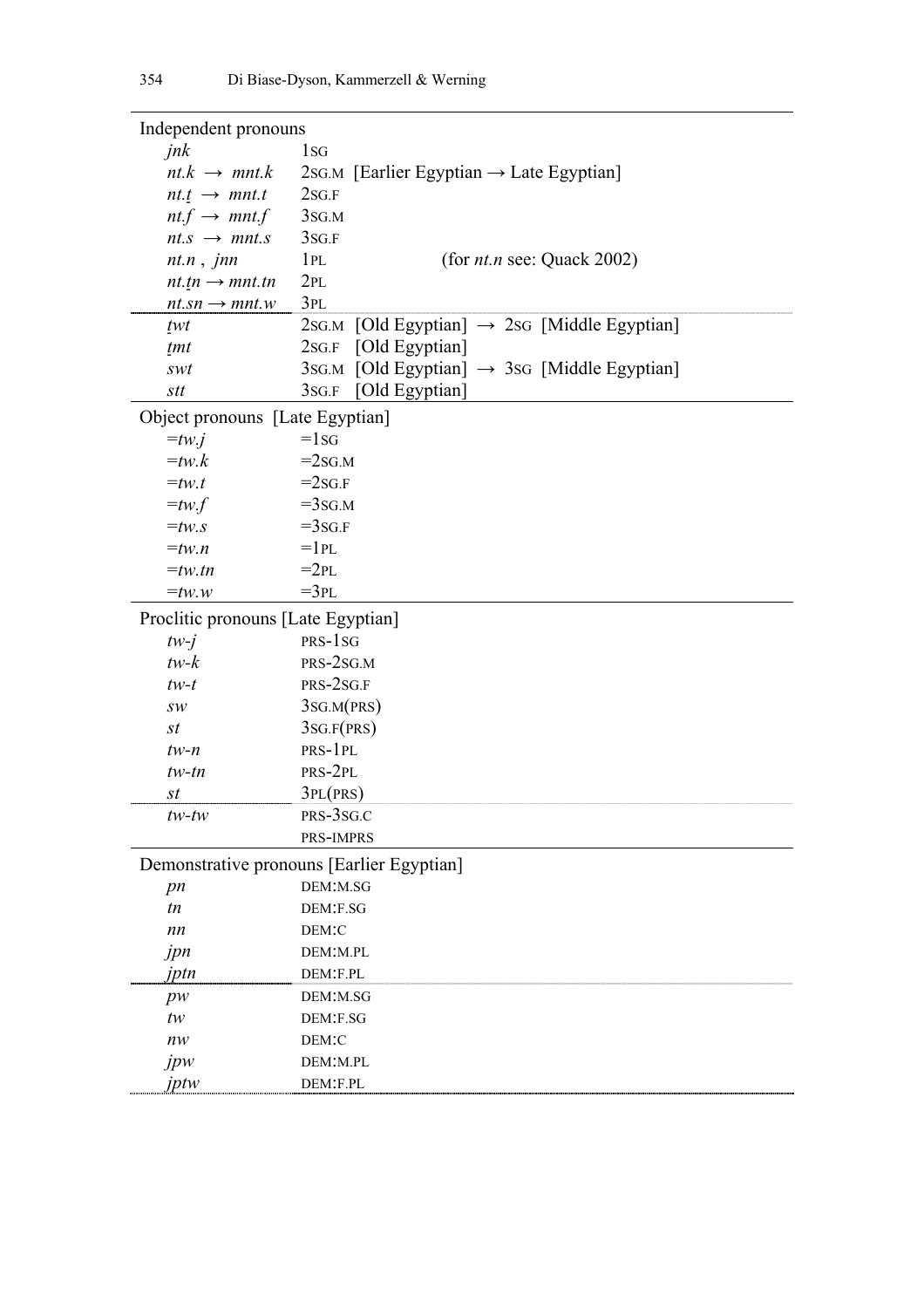| рf                                     | DEM.DIST:M.SG                   |                        |                                                                                                                                                                    |
|----------------------------------------|---------------------------------|------------------------|--------------------------------------------------------------------------------------------------------------------------------------------------------------------|
| tf                                     | DEM.DIST:F.SG                   |                        |                                                                                                                                                                    |
| nf                                     | DEM.DIST:C                      |                        |                                                                                                                                                                    |
| jpf                                    | DEM.DIST:M.PL                   |                        |                                                                                                                                                                    |
| jptf                                   | DEM.DIST:F.PL                   |                        |                                                                                                                                                                    |
| $p_2^2$                                | DEM:M.SG                        |                        |                                                                                                                                                                    |
| $t^2$                                  | DEM:F.SG                        |                        |                                                                                                                                                                    |
| n <sub>2</sub>                         | DEM:C                           |                        |                                                                                                                                                                    |
| Articles [Late Egyptian]               |                                 |                        |                                                                                                                                                                    |
| $p_2^2$                                | ART:M.SG                        | (long: DEF.ART:M.SG)   |                                                                                                                                                                    |
| $t^2$                                  | ART:F.SG                        | (long: DEF.ART:F.SG)   |                                                                                                                                                                    |
| n <sup>3</sup>                         | ART:PL                          | (long: DEF.ART:PL)     |                                                                                                                                                                    |
|                                        |                                 |                        | Alternatively, one can gloss the article as a preclitic $(p)=, t^2 =, n^2 =$ .                                                                                     |
| $w^c$                                  | <b>INDF.ART.SG</b>              |                        |                                                                                                                                                                    |
| nhi                                    | INDF.ART.PL [Later Egyptian II] |                        |                                                                                                                                                                    |
| Demonstrative pronouns [Late Egyptian] |                                 |                        |                                                                                                                                                                    |
| $p\ddot{i}$                            | DEM:M.SG                        |                        |                                                                                                                                                                    |
| $t \ddot{i}$                           | DEM:F.SG                        |                        |                                                                                                                                                                    |
| $n\ddot{i}$                            | DEM:PL                          |                        |                                                                                                                                                                    |
| Possessive article [Late Egyptian]     |                                 |                        |                                                                                                                                                                    |
| p <sub>2</sub> y                       | POSS:M.SG                       | (long: ART.POSS: M.SG) |                                                                                                                                                                    |
| $t\bar{z}y$                            | POSS:F.SG                       | (long: ART.POSS:F.SG)  |                                                                                                                                                                    |
| $n\overrightarrow{y}y$                 | POSS:PL                         | (long: ART.POSS:PL)    |                                                                                                                                                                    |
| Possessive prefix                      |                                 |                        |                                                                                                                                                                    |
| $p(\beta)$ .n=                         | $M.SG:POSS =$                   |                        |                                                                                                                                                                    |
| $t^3.nt =$ , $tj.nt =$                 | F.SG:POSS=                      |                        |                                                                                                                                                                    |
| $n\dot{v}$                             | $PL[$ :POSS]=                   |                        |                                                                                                                                                                    |
| <b>Nouns</b>                           |                                 |                        |                                                                                                                                                                    |
| sn                                     | brother(M.SG)                   | (short: brother)       |                                                                                                                                                                    |
| $\mathit{sn-w}$                        | brother-M.PL                    |                        |                                                                                                                                                                    |
| sn-wï                                  | brother-M:DU                    |                        |                                                                                                                                                                    |
| sn-t                                   | sister-F                        |                        |                                                                                                                                                                    |
| $sn-ut$                                | sister-F.PL                     |                        |                                                                                                                                                                    |
| $sn-ti$ $(sn-uti)$                     | sister-F:DU                     |                        |                                                                                                                                                                    |
|                                        | of ultimae infirmae verbs.      |                        | F.PL forms with $w$ are uncommon in Earlier Egyptian. We therefore recom-<br>mend transcribing the plural form with a 'virtual' $w$ , i.e. with $u$ as in the case |
| $\check{s}n.w$                         | circumference:M(sG)             |                        | (short: circumference)                                                                                                                                             |
| $\check{s}n$ -wt                       | royal entourage-COLL:F          |                        | (short: royal entourage-F)                                                                                                                                         |
| hz-wt                                  | favour-ABSTR:F                  |                        | (short: favour-F)                                                                                                                                                  |
| Adjectives                             |                                 |                        |                                                                                                                                                                    |
| nfr                                    | good(M.SG)                      | (short: good)          |                                                                                                                                                                    |
| $nfr-w$                                | good-M.PL                       |                        |                                                                                                                                                                    |
| $nfr-wi$                               | good-M.DU                       |                        |                                                                                                                                                                    |
| $nfr-t$                                | good-F                          |                        |                                                                                                                                                                    |
| $nfr-ti$                               | good-F:DU                       |                        |                                                                                                                                                                    |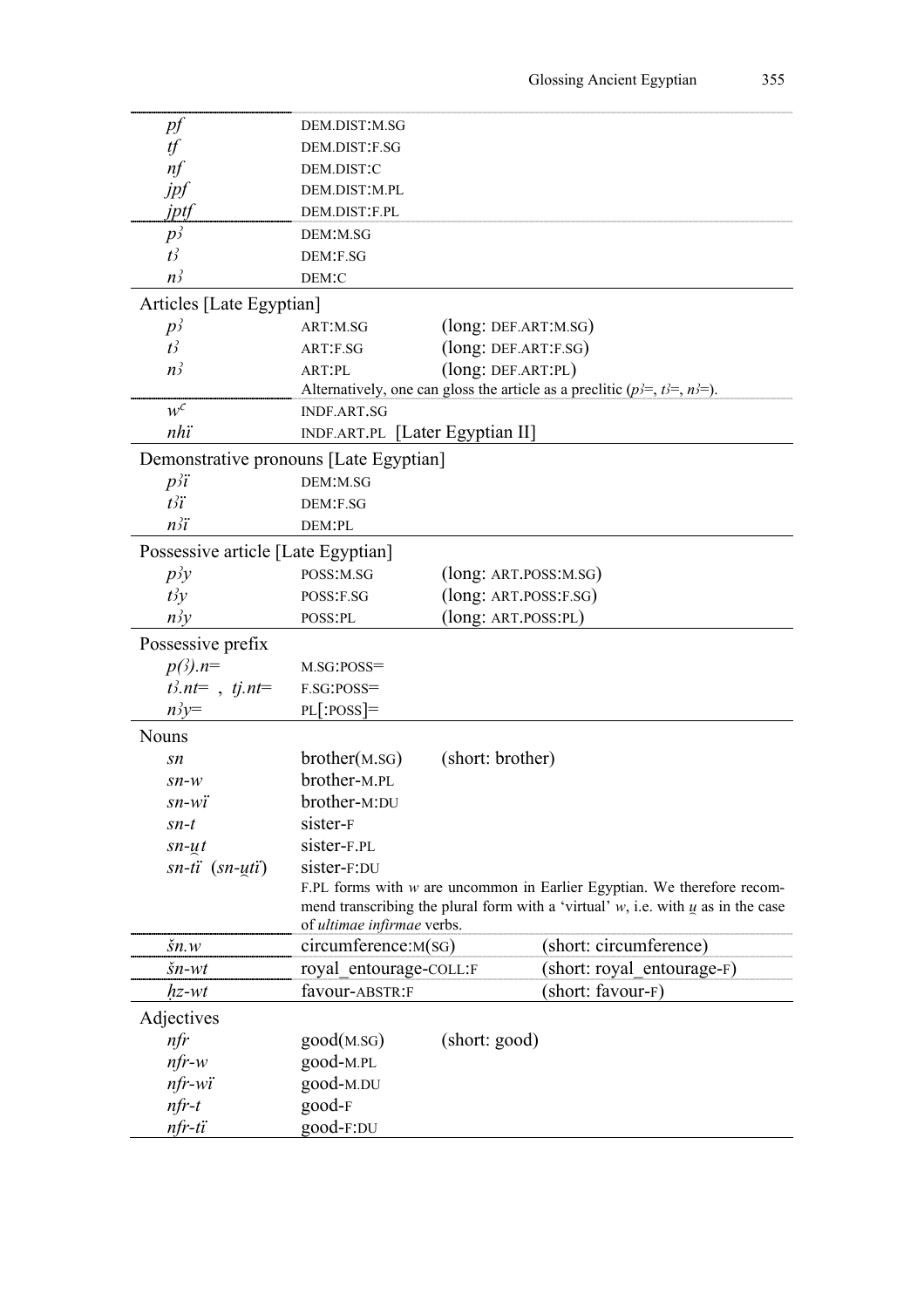| Adverbs                         |                                                                              |  |  |
|---------------------------------|------------------------------------------------------------------------------|--|--|
| jm                              | $there$ (ADV)                                                                |  |  |
| $f^2 \rightarrow di$            | here(ADV) [Earlier Egyptian $\rightarrow$ Late Egyptian]                     |  |  |
| $wr-t$                          | very-ADVZ                                                                    |  |  |
| Ordinal number affix            |                                                                              |  |  |
|                                 | $-nw$ (e.g. $4-nw$ ) -ORD (e.g. 4-ORD) [Earlier Egyptian]                    |  |  |
| $mh-$                           | [Late Egyptian]<br>completing-                                               |  |  |
|                                 | ORD-                                                                         |  |  |
| Existential adjectives          |                                                                              |  |  |
| wn                              | existant                                                                     |  |  |
| nn                              | not existant [Earlier Egyptian]                                              |  |  |
| $nn.wn \rightarrow mn$          | not existant [Late Egyptian]                                                 |  |  |
|                                 | Auxiliary verbs (used in different verbal forms)                             |  |  |
| tm                              | not do<br>(long: not do(AUX))                                                |  |  |
| wn                              | (long: was(AUX)) [Late Egyptian]<br>was                                      |  |  |
| jr                              | $(long: do(AUX))$ [Late Egyptian]<br>do                                      |  |  |
| 'Nisbes' / Secondary adjectives |                                                                              |  |  |
| $j$ <i>mnt</i> - $i$            | west-ADJZ.M.SG                                                               |  |  |
| $j$ <i>mnt</i> - $w$            | west-[ADJZ:]M.PL                                                             |  |  |
| $j$ <i>mnt</i> -t               | $west-IADJZ:$ F                                                              |  |  |
|                                 | 'Genitival n' / Attributive nisbe / Determinative pronoun [Earlier Egyptian] |  |  |
| $n(-i)$                         | $(long: of[-ADJZ:M.SG])$<br>$\text{of}$ -M.SG                                |  |  |
| $n-w$                           | $of-M.PL$<br>(long: of-[ADJZ:]M.PL)                                          |  |  |
| $n-t$                           | $of-F$<br>$(long: of -[ADJZ:]F)$                                             |  |  |
| n                               | of<br>[Earlier Egyptian]                                                     |  |  |
|                                 | [Late Egyptian]<br>of<br>or PGEN                                             |  |  |
|                                 | Relative pronoun/'nisbe' [Earlier Egyptian]                                  |  |  |
| $nt-i$ $(nt(-i))$               | REL-M.SG (REL[-M.SG])                                                        |  |  |
| $nt-w$                          | REL-M.PL                                                                     |  |  |
| nt-t                            | REL-F                                                                        |  |  |
| $jwt-i$ $(jwt(-i))$             | $NEG.REL-M.SG (NEG.REL -M.SG)$                                               |  |  |
| $jwt-w$                         | NEG.REL-M.PL                                                                 |  |  |
| $jwt-t$                         | NEG.REL-F                                                                    |  |  |
| Infinitive                      |                                                                              |  |  |
| sdm                             | hear: INF                                                                    |  |  |
| $s$ - $\alpha h$                | CAUS-live:INF                                                                |  |  |
| $gm-t$ $(gm.t)$                 | $find-NF$ (find: $INF$ )<br>[Earlier Egyptian]                               |  |  |
| $gm.t$ , $gm(t)$                | find: INF<br>[Late Egyptian]                                                 |  |  |
| $gm$ -tw                        | find-INF<br>[Late Egyptian]                                                  |  |  |
| 'Complement infinitive'         |                                                                              |  |  |
| sdm-t                           | find-ADV.INF                                                                 |  |  |
| 'Negative complement'           |                                                                              |  |  |
| gm.w                            | find: ADVZ                                                                   |  |  |
|                                 |                                                                              |  |  |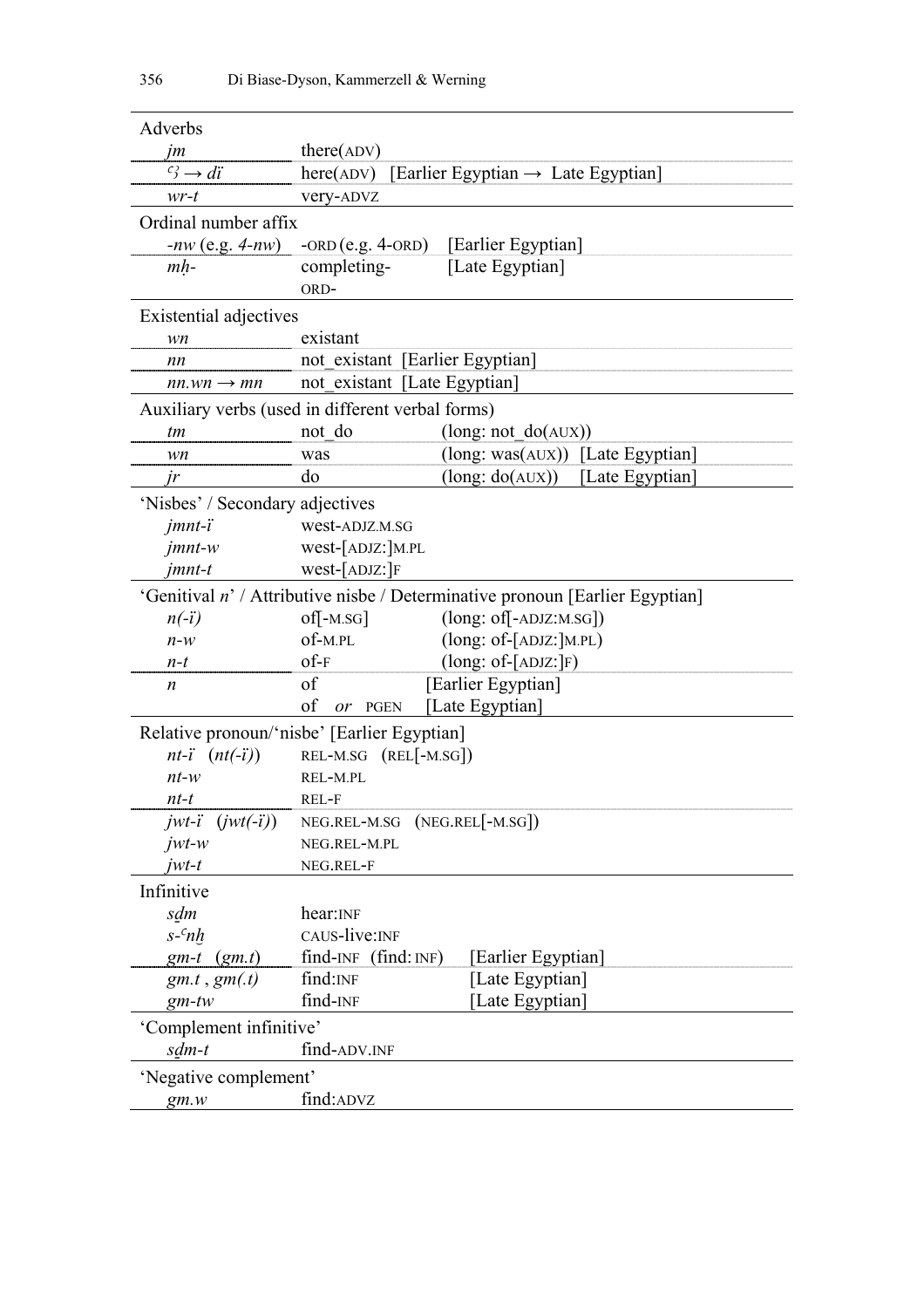| Imperative [Earlier Egyptian] |                                                                                             |
|-------------------------------|---------------------------------------------------------------------------------------------|
| gm                            | find: IMP                                                                                   |
| $gm-w$                        | find: IMP-PL                                                                                |
| m                             | <b>PROH</b>                                                                                 |
|                               | do not(MP)                                                                                  |
| Imperative [Late Egyptian]    |                                                                                             |
| sdm                           | hear: IMP                                                                                   |
| j.gm                          | find:REL.IMP                                                                                |
| $m-jr$                        | PROH-do                                                                                     |
| $m$ . jr                      | PROH                                                                                        |
| $m$ -dy                       | PROH-give                                                                                   |
| $m$ .dy                       | PROH:CAUS                                                                                   |
|                               | 'Pseudoparticiple' / ' <i>Parfait ancien</i> ' / Stative / Resultative                      |
| $gm-k$                        | find:PRF-1sG [Old Egyptian] (Kammerzell 1991: 166)                                          |
| gm-kw                         | $find:RES-1SG$                                                                              |
| $gm-tj$                       | find:RES-2sG [Earlier Egyptian]                                                             |
|                               | $gm-tw$ , $gm-tj$ find:RES-2sG [Late Egyptian I]                                            |
| $gm-\emptyset$ , $gm-w$       | $find:RES[-3SG.M]$ ; $find:RES-3SG.M$                                                       |
| $gm-tj$                       | find:RES-3SG.F [Earlier Egyptian]                                                           |
| $gm$ -tw, $gm$ -tj            | find:RES-3SG.F [Late Egyptian I]                                                            |
| $gm-win$ , $gm-n$             | find:RES-1PL                                                                                |
| gm-twnï, gm-tn                | find:RES-2PL                                                                                |
| $gm-\emptyset$ , $gm-w$       | find:RES[-3PL]; find:RES-3PL [Middle Egyptian]                                              |
|                               | find:RES[-3PL.M]; find:RES-3PL.M [Old Egyptian]                                             |
| gm-tj                         | find:RES-3PL.F [Old Egyptian]                                                               |
| $mn$ - $kw$                   | remain:STAT-1SG                                                                             |
| $mn-tj$                       | remain:STAT-2SG                                                                             |
|                               |                                                                                             |
|                               | Note that $STAT$ – unlike $RES$ – does not imply earlier action. One might                  |
|                               | prefer not to distinguish RES and STAT and to gloss all Pseudoparticiple<br>forms with RES. |
|                               | [Late Egyptian II]<br>$find$ -RES                                                           |
| gm-tw , gm-tj                 | find:RES<br>[Late Egyptian II]                                                              |
| gm                            |                                                                                             |
|                               | 'Predicative' verb forms / Adverbial verb forms [Earlier Egyptian]                          |
|                               | ! Different analyses have been put forward for most of the ver-                             |
|                               | bal forms:                                                                                  |
| gm                            | (Werning 2008: 275; Allen 2000: ch.20)<br>find: IPFV                                        |
|                               | find:IAPLI<br>(Winand 2006a: ch.6)                                                          |
|                               | find:PRS<br>(Schenkel 2005: 192)                                                            |
|                               | find:SIM<br>(Zonhoven 1997: 69)                                                             |
| gm.y                          | find:SBJV                                                                                   |
| jn.t                          | fetch:SBJV                                                                                  |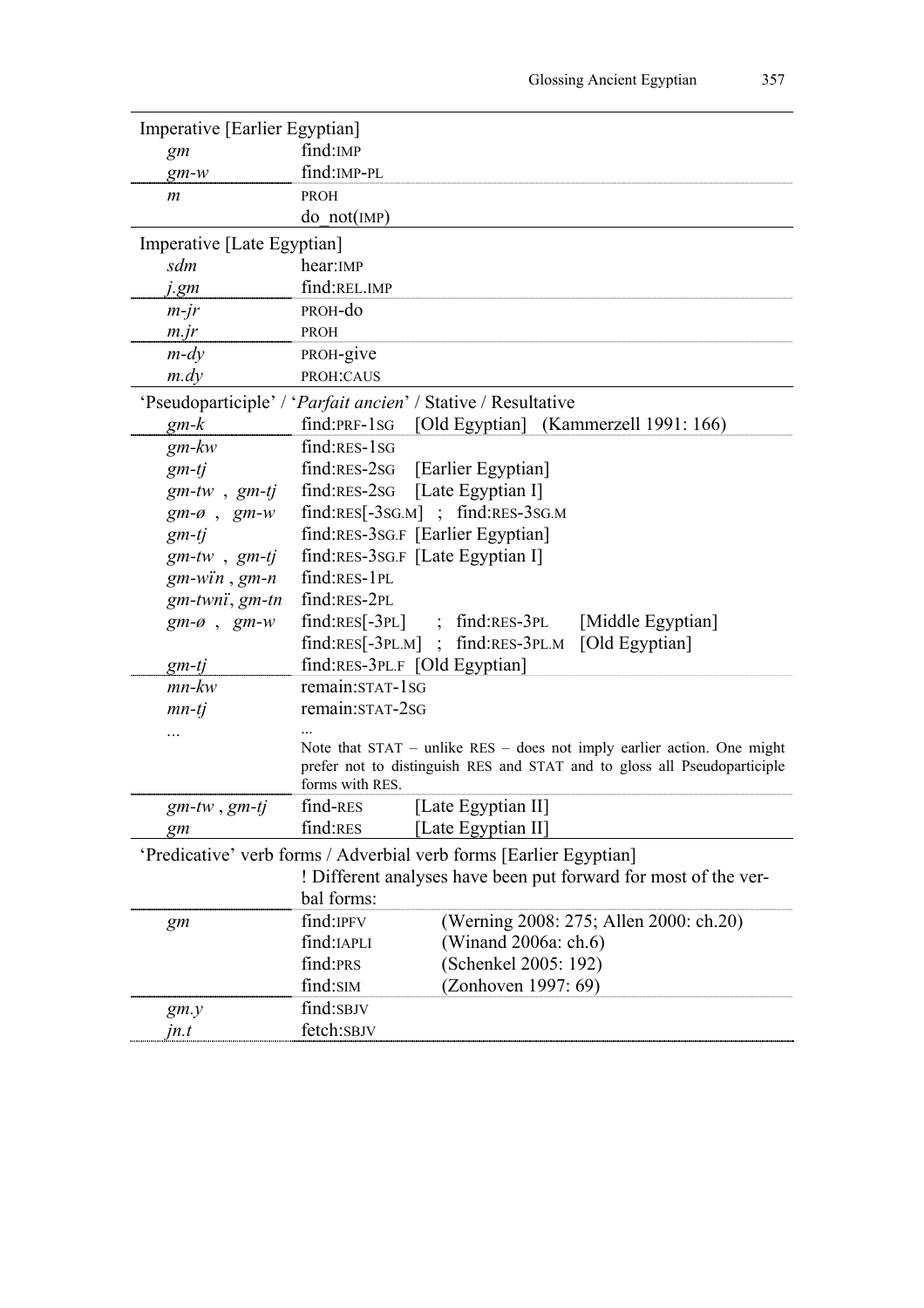| gm.w                                     | find: POST       | (Werning 2008: p.288-289)                                                        |  |  |
|------------------------------------------|------------------|----------------------------------------------------------------------------------|--|--|
|                                          | find:FUT         | (Schenkel 2005: 196, 1990: 102)                                                  |  |  |
|                                          | find:PROS        |                                                                                  |  |  |
|                                          |                  | Note that in recent linguistic publications, the label 'prospective' is often    |  |  |
|                                          |                  | taken to refer to mellic aspect proper ("to be just about to go"). Earlier       |  |  |
|                                          |                  | studies took it as a kind of counterpart to PRF, i.e. a form - often paraphrased |  |  |
|                                          |                  | by "to be going to do" – that can have both mellic or (non epistemic) poste-     |  |  |
|                                          |                  | rior meaning. (Compare the bibliography in the list of glossing abbrevia-        |  |  |
|                                          | tions.)          |                                                                                  |  |  |
| $gm-n$                                   | find-ANT         | (Werning 2008: ch.5-6 '(perfective) Anterior';                                   |  |  |
|                                          |                  | Zonhoven 1997: 69)                                                               |  |  |
|                                          | find-APLI        | (Winand 2006a: ch.4-5; 2006b: 458-460)                                           |  |  |
|                                          | find-PRF         | (Allen 2000: ch.18; Loprieno 1995: 80-81;                                        |  |  |
|                                          |                  | Schenkel 1990: 102 "präsentisches Perfekt")                                      |  |  |
|                                          | find-PST         | (Kammerzell 1998b)                                                               |  |  |
|                                          | find-PFV         | (Hannig 1991: 280)                                                               |  |  |
|                                          |                  | For the different conceptions and general terminological issues compare:         |  |  |
|                                          |                  | Werning (2008: ch.1-4).                                                          |  |  |
| gm                                       | find:ANT         | (Werning 2008: ch.6.2, 8 'Old Anterior')                                         |  |  |
|                                          | find:RES         | (Winand 2006a: 199, 250 "résultatif disjoint")                                   |  |  |
|                                          | find:PFV         | (Allen 2000: ch.20; Loprieno 1995: 77)                                           |  |  |
|                                          | find:PRF         | (Schenkel 1990: 102 "historisches Perfekt")                                      |  |  |
| gm.w                                     | find: ANT.PASS   | (for alternatives for ANT here and below                                         |  |  |
|                                          |                  | compare <i>gm-n</i> above)                                                       |  |  |
| sdm-t                                    | hear-COMPL       | (D.W.; compare <i>sdm-tw</i> below)                                              |  |  |
|                                          | hear-RES         | (Winand 2006a: 255-259, 373)                                                     |  |  |
|                                          | hear-POST        | (Zonhoven 1997: 133-136)                                                         |  |  |
|                                          | hear-PFV         | (Loprieno 1995: 76)                                                              |  |  |
| gm.w                                     | find: POST. PASS | (for alternatives to POST here and below                                         |  |  |
|                                          |                  | compare the 'prospective' gm.w above)                                            |  |  |
| sdm~m                                    | hear~post.pass   |                                                                                  |  |  |
| 'Predicative' verb forms [Late Egyptian] |                  |                                                                                  |  |  |
| gm.y                                     | find:PRV         | (Werning 2008: 286-287)                                                          |  |  |
|                                          | find:PST         | (Junge 2001: 153; Loprieno 1995: 92-94;                                          |  |  |
|                                          |                  | compare: Černý & Groll, <sup>4</sup> 1993: 154, 156)                             |  |  |
| gm.y                                     | find:SBJV        |                                                                                  |  |  |
|                                          | find:FUT         |                                                                                  |  |  |
|                                          |                  | Compare the remarks of Junge 2001: 139.                                          |  |  |
| gm.w                                     | find: PRV. PASS  |                                                                                  |  |  |
|                                          | find: PST. PASS  |                                                                                  |  |  |
| sdm-tw                                   | find-COMPL       | (compare Schenkel 1990: 100, 186)                                                |  |  |
| (jr.tw)                                  | (do:compl)       |                                                                                  |  |  |
| Passive suffix -tw                       | -PASS            |                                                                                  |  |  |
|                                          | -IMPRS           |                                                                                  |  |  |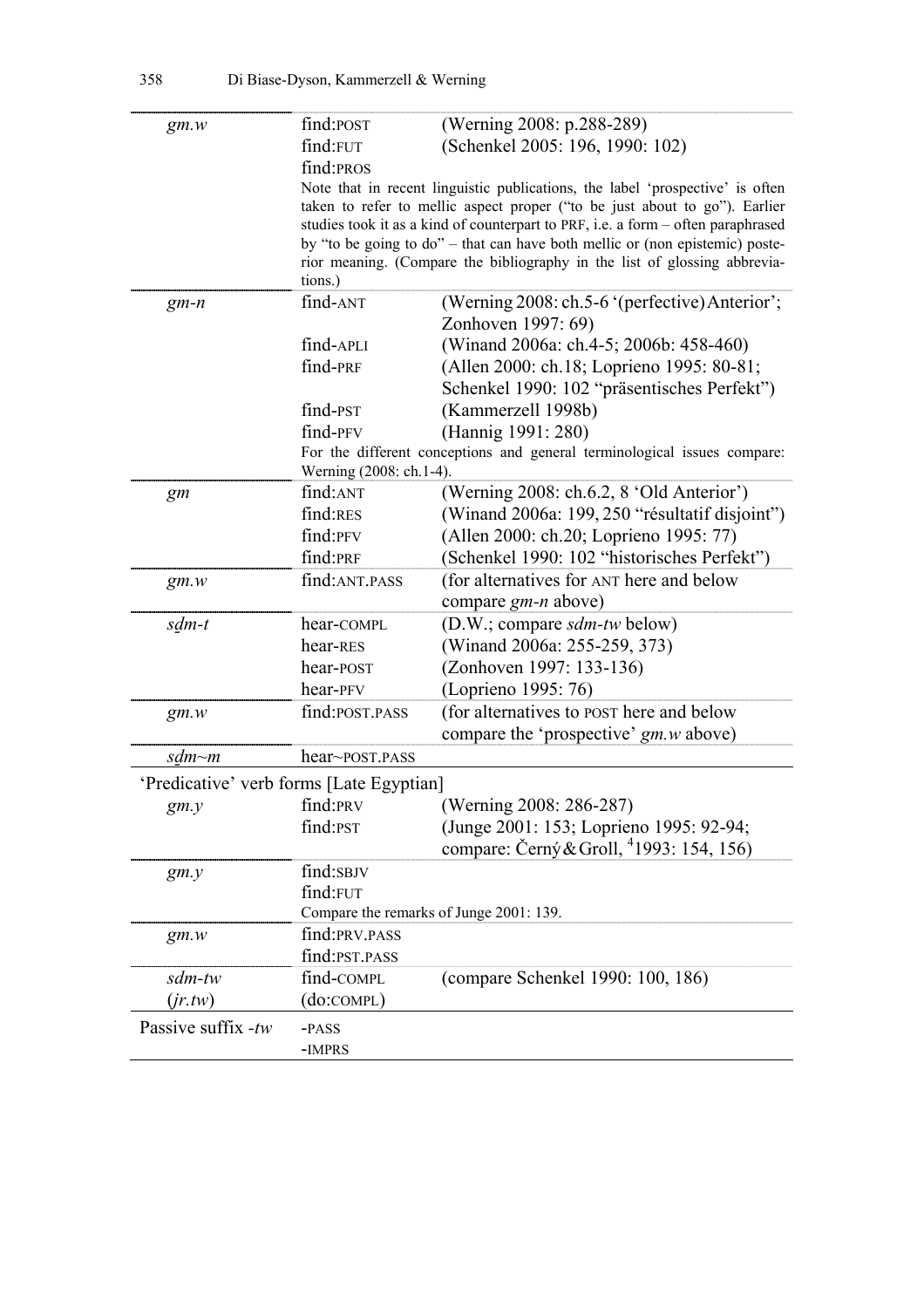| Nominal verb forms [Earlier Egyptian] |                        |                                           |
|---------------------------------------|------------------------|-------------------------------------------|
| $gm-n$                                | find:NMLZ-ANT          |                                           |
| gm~m                                  | find:NMLZ~IPFV         |                                           |
| sdm                                   | hear:NMLZ.IPFV         |                                           |
| gm.y                                  | find:NMLZ              |                                           |
| Nominal verb forms [Late Egyptian]    |                        |                                           |
| sdm                                   | hear:THMZ              |                                           |
| j.gm                                  | find:THMZ              |                                           |
| 'Contingent verb forms' / Modal forms |                        |                                           |
| $gm$ -jn                              | find-CNSV              |                                           |
| $gm$ -jn                              | find: ANT-CNSV         |                                           |
| $gm$ -jn                              | find: IPFV-CNSV        | (compare: Zeidler 1999: 136-138)          |
| $gm.w$ -jn                            | find: POST-CNSV        | (compare: Westendorf 1962: §280)          |
| $gm-k^2$                              | find-CNSV.POST         |                                           |
|                                       | find-CNSV.POT          | (Kammerzell 1998b)                        |
| $gm.w-k3$                             |                        | find: POST-CNSV.POST; find: POST-CNSV.POT |
| $gm.y-k^2$                            |                        | find:SBJV-CNSV.POST; find:SBJV-CNSV.POT   |
| $gm-hr$                               | find-OBLV              | (Malaise & Winand 1999: $\S 624$ )        |
| $gm-hr$                               | find: IPFV-OBLV        |                                           |
| $gm.y-hr$                             | find:SBJV-OBLV         |                                           |
| Relative forms [Earlier Egyptian]     |                        |                                           |
| $gm-n$                                | $find$ : $REL(M)$ -ANT | (short: find:REL-ANT)                     |
| $gm-t-n$                              | find:REL-F-ANT         |                                           |
| $gm \sim m$                           | find:REL~IPFV(M)       | (short: find:REL~IPFV)                    |
| sdm                                   | hear:REL.IPFV(M)       | (short: hear:REL.IPFV)                    |
| $gm$ - $m$ -t                         | find:REL~IPFV-F        |                                           |
| sdm-t                                 | hear:REL.IPFV-F        |                                           |
| gm.y                                  | find:REL(M)            | (short: find:REL)                         |
| $gm.y-t$                              | find:REL-F             |                                           |
| Relative forms [Late Egyptian]        |                        |                                           |
| sdm                                   | hear:REL               |                                           |
|                                       | hear:REL.PFV           |                                           |
| j.gm                                  | find:REL               |                                           |
|                                       | find:REL.PFV           |                                           |
| <i>j.jr</i> gm.t                      | do:REL  find:INF       |                                           |
| Participles [Earlier Egyptian]        |                        |                                           |
| gm                                    | find:PTCP(M.SG)        | (abbreviation: find:PA)                   |
| $gm-w$                                | find:PTCP-M.PL         | (abbreviation: find:PA-M.PL)              |
| $gm-t$                                | find:PTCP-F            | (abbreviation: find:PA-F)                 |
| gm.y                                  | find: PTCP. PASS(M.SG) | (abbreviation: find:PP)                   |
| $gm.y-w$                              | find:PTCP.PASS-M.PL    | (abbreviation: find:PP-M.PL)              |
| $gm.y-t$                              | find: PTCP. PASS-F     | (abbreviation: find:PP-F)                 |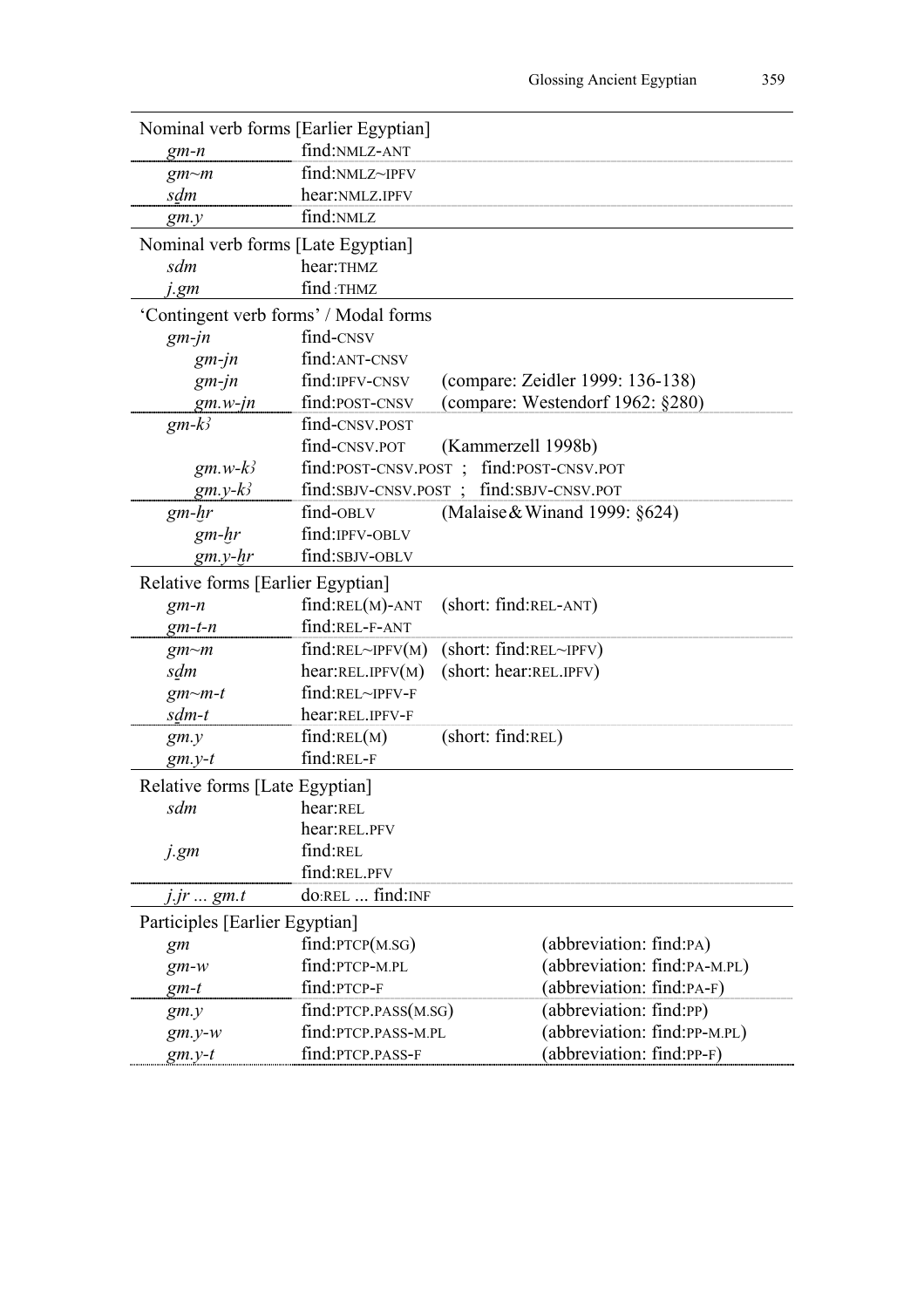| $gm$ - $m$ - $i$                         | find:PTCP~DISTR-M.SG                                                        | (abbreviation: find~PDA-M.SG)                                             |  |
|------------------------------------------|-----------------------------------------------------------------------------|---------------------------------------------------------------------------|--|
| $gm$ - $m$ - $yw$                        | find: PTCP~DISTR-M.PL                                                       | (abbreviation: find~PDA-M.PL)                                             |  |
| $gm$ - $m$ -t                            | find: PTCP~DISTR-F                                                          | (abbreviation: find~PDA-F)                                                |  |
| sdm-i                                    | hear: PTCP.DISTR-M.SG                                                       | (abbreviation: hear.PDA-M.SG)                                             |  |
| sdm-yw                                   | hear: PTCP.DISTR-M.PL                                                       | (abbreviation: hear.PDA-M.PL)                                             |  |
| sdm-t                                    | hear: PTCP. DISTR-F                                                         | (abbreviation: hear.ppA-F)                                                |  |
|                                          |                                                                             | Alternatively one can gloss PTCP~IPFV (abbreviation: PIA) instead of      |  |
|                                          | PTCP~DISTR.                                                                 |                                                                           |  |
| $gm$ - $m$ - $w$                         | $find:PTCP \sim DISTR$ -PASS.M(SG)                                          | (abbreviation: find~PDP-M)                                                |  |
| $gm$ - $m$ - $w$                         | find:PTCP~DISTR-PASS.M[-PL]                                                 | (abbreviation: find~PDP-M[-PL])                                           |  |
| $gm$ - $m$ -t                            | find:PTCP~DISTR[-PASS]-F                                                    | (abbreviation: find~PDP-F)                                                |  |
| sdm-w                                    | hear: PTCP.DISTR-PASS.M(SG)                                                 | (abbreviation: hear.PDP-M)                                                |  |
| sdm-w                                    | (abbreviation: hear.ppp-M[-PL])<br>hear: PTCP.DISTR-PASS.M[-PL]             |                                                                           |  |
| sdm-t                                    | hear: PTCP.DISTR[-PASS]-F                                                   | (abbreviation: hear.PDP-F)                                                |  |
|                                          |                                                                             | Alternatively one can gloss PTCP~IPFV-PASS (abbreviation: PIP) instead of |  |
|                                          | PTCP~DISTR-PASS.                                                            |                                                                           |  |
| $gm-ti-f$                                | find-PTCP.POST-M.SG                                                         | (abbreviation: find-PPO-M.SG)                                             |  |
| $gm-ti-s$                                | find-PTCP.POST-F.SG                                                         | (abbreviation: find-PPO-F.SG)                                             |  |
| $gm-ti$ -sn                              | find-PTCP.POST-PL                                                           | (abbreviation: find-PPO-PL)                                               |  |
|                                          |                                                                             | Alternatively one can gloss PTCP.FUT (abbreviation: PF) instead of        |  |
|                                          | PTCP.POST.                                                                  |                                                                           |  |
| $gm-y$                                   | find-PTCP.POST.M                                                            | (abbreviation: find-PPO.M)                                                |  |
| $gm-tj$                                  | find-PTCP.POST.F                                                            | (abbreviation: find-PPO.F)                                                |  |
| Participles [Late Egyptian]              |                                                                             |                                                                           |  |
| sdm                                      | find:PTCP; find:PTCP.ANT                                                    |                                                                           |  |
| j.gm                                     | find:PTCP; find:PTCP.ANT                                                    |                                                                           |  |
| j.jr gm.t                                | do:PTCP find:INF                                                            |                                                                           |  |
|                                          | Selected particles and function words [Earlier Egyptian]                    |                                                                           |  |
| jw                                       | <b>MCM</b>                                                                  |                                                                           |  |
|                                          | (Collier 1994: 81)<br><b>GRND</b>                                           |                                                                           |  |
|                                          | <b>BS</b>                                                                   | (Loprieno 1995: 167-168 ["void <i>jw</i> "])                              |  |
| jwt                                      | <b>COMP.NEG</b>                                                             |                                                                           |  |
| $=$ js                                   | (Oreal 2009: ch.3)<br>$=$ FOCZ                                              |                                                                           |  |
|                                          | (Gilula 1972: 55, 59)<br>$=$ SBRD                                           |                                                                           |  |
| wnt                                      | COMP                                                                        |                                                                           |  |
|                                          | DEM                                                                         |                                                                           |  |
| pw<br>$m-k$ ( <i>m</i> -t, <i>m</i> -tn) | ATTN-2SG.M (ATTN-2SG.F, ATTN-2PL)                                           |                                                                           |  |
|                                          | VCJT-2SG.M (VCJT-2SG.F, VCJT-2PL)                                           |                                                                           |  |
|                                          |                                                                             |                                                                           |  |
| $n$ j-                                   | NEG-                                                                        |                                                                           |  |
| $nj -  = js$                             | $NEG$ {  } or NEG- = NEG                                                    |                                                                           |  |
| $nj$ -z $p$                              | NEG-happened                                                                |                                                                           |  |
| ntt                                      | <b>COMP</b>                                                                 |                                                                           |  |
| hr                                       | OBLV                                                                        |                                                                           |  |
| $k_2$                                    | CNSV.POST                                                                   |                                                                           |  |
|                                          | Selected particles and function words [Earlier $\rightarrow$ Late Egyptian] |                                                                           |  |
| $\mathcal{V}$                            | <b>EXLM</b>                                                                 |                                                                           |  |
| $m \rightarrow m$                        | AGT                                                                         |                                                                           |  |
| $jn \rightarrow (j)n$                    | Q                                                                           |                                                                           |  |
|                                          |                                                                             |                                                                           |  |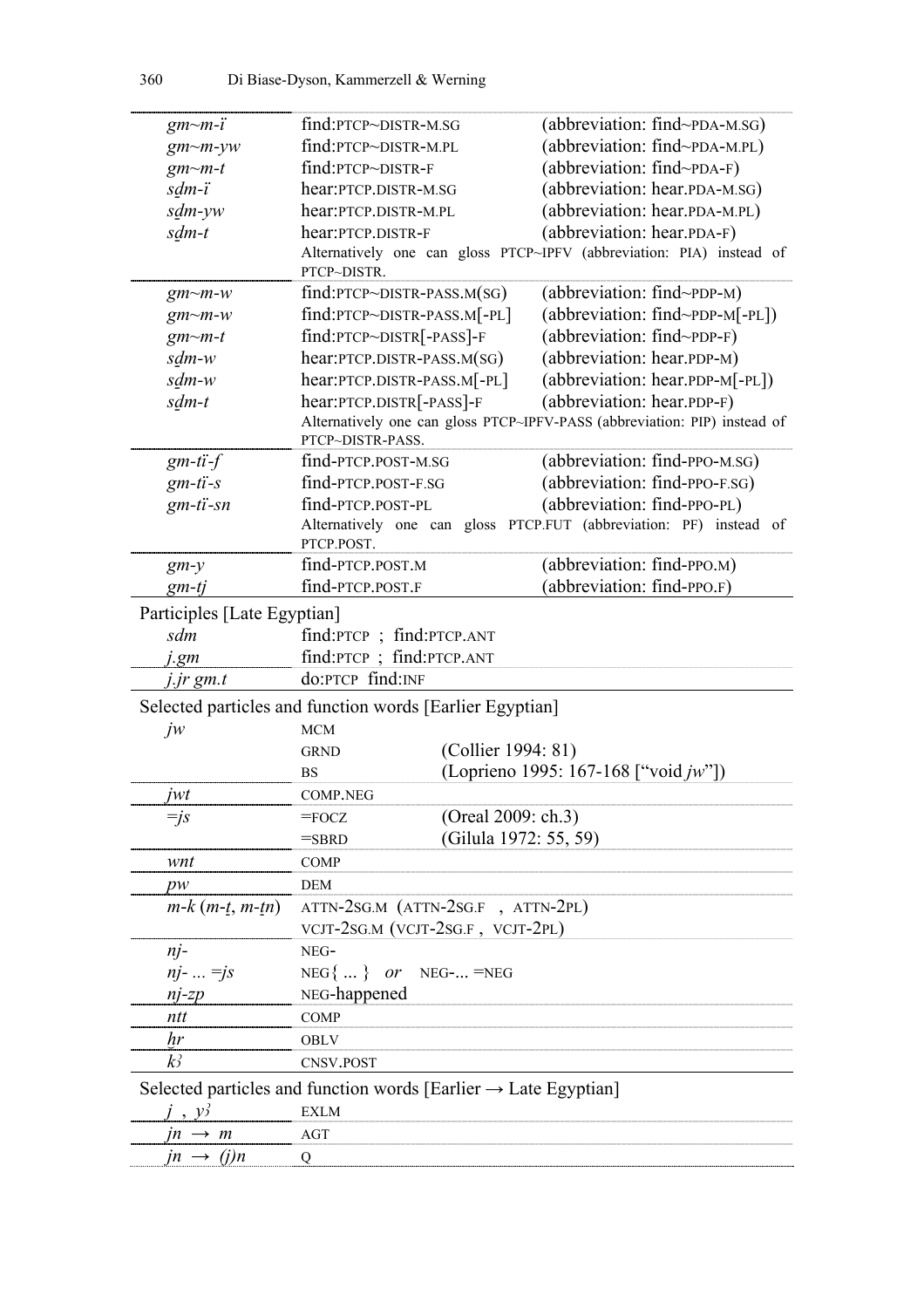| jr                                                    | TOPZ or<br><b>COND</b>                        |            |                                                                                         |
|-------------------------------------------------------|-----------------------------------------------|------------|-----------------------------------------------------------------------------------------|
| $chc_n$                                               | CJVB:ANT                                      |            |                                                                                         |
| $-wi \rightarrow -wsi$                                | -EXLM                                         |            |                                                                                         |
| $wn$ .jn                                              | CJVB:CNSV                                     |            |                                                                                         |
| hwi                                                   | <b>MODP</b>                                   |            |                                                                                         |
| $h^3 \rightarrow h l$ , hn                            | <b>MODP</b>                                   |            |                                                                                         |
| $sk$ , jst,                                           | <b>SBRD</b>                                   |            |                                                                                         |
| tj                                                    | <b>SBRD</b>                                   |            |                                                                                         |
| Selected particles and function words [Late Egyptian] |                                               |            |                                                                                         |
| j.jr                                                  | THMZ                                          |            |                                                                                         |
| $j_{W}$                                               | <b>SBRD</b>                                   |            |                                                                                         |
| jw [in NIMS]                                          | <b>CORD</b>                                   |            |                                                                                         |
| $j_{W}$ - $r$                                         | FUT{  }<br>or                                 | FUT- :FUT  |                                                                                         |
| $j_{W}$ - $(r)$                                       |                                               |            | Given this syntagm's Coptic successor $\epsilon$ $\epsilon$ , we suggest taking the two |
|                                                       |                                               |            | morphemes as already being two parts of a single discontinuous morpheme                 |
|                                                       | FUT in Late Egyptian.                         |            |                                                                                         |
| <i>Inn</i>                                            | <b>COND</b>                                   |            |                                                                                         |
| $bw-$                                                 | NEG-                                          |            |                                                                                         |
| bw.py                                                 | NEG:did                                       |            |                                                                                         |
| mk, ptr                                               | <b>ATTN</b>                                   |            |                                                                                         |
|                                                       | <b>VCJT</b>                                   |            |                                                                                         |
| $mtw-$                                                | CORD.MOD-                                     |            |                                                                                         |
| $nn \rightarrow bn$                                   | <b>NEG</b>                                    |            |                                                                                         |
| $bn \dots jwn^2$                                      | $NEG\{}\}$ or                                 | NEG:  :NEG |                                                                                         |
| nti                                                   | <b>REL</b>                                    |            |                                                                                         |
| $r$ .ntt, $r$ .nti                                    | QUOT                                          |            |                                                                                         |
| r.dd                                                  | <b>COMP</b>                                   |            |                                                                                         |
| hn                                                    | <b>COND</b>                                   |            |                                                                                         |
| hr                                                    | <b>CORD</b>                                   |            |                                                                                         |
| Selected clause patterns [Earlier Egyptian]           |                                               |            |                                                                                         |
| $n$ <i>j</i> -sdm-n-f                                 | NEG- hear-ANT-3SG.M                           |            |                                                                                         |
|                                                       |                                               |            | Note that despite the fact that the meaning is 'imperfective' the form is still         |
|                                                       |                                               |            | to be glossed according to its morphology (compare e.g. Miestamo 2005:                  |
|                                                       |                                               |            | 127), i.e. as ANT (Werning 2008: ch.6.2), APLI (Winand 2006a: 350-352),                 |
|                                                       |                                               |            | PRV (Hannig 1984; 1991: 281-283), or otherwise.<br>find-INF                             |
| $hr=gm-t$<br>$sn-t$                                   | sister-F                                      | $on =$     | find-INF                                                                                |
| jw sn-t $hr=gm-t$                                     | $MCM$ sister- $F$ on=<br>GRND sister- $F$ on= |            | find-INF                                                                                |
|                                                       |                                               |            | GRND can be used instead of MCM in any of the examples below.                           |
| $hr=gm-t$<br>$jw-f$                                   | $MCM-3SG.M$                                   | $on =$     | find-INF                                                                                |
|                                                       | $BS-3SG.M$                                    | $on =$     | find-INF                                                                                |
|                                                       |                                               |            | BS can be used instead of MCM (or GRND) before a suffix pronoun in any of               |
|                                                       | the examples below.                           |            |                                                                                         |
| $m = qd$<br>$sn-t$                                    | sister-F                                      | $1n =$     | build:INF                                                                               |
| $m= jy-t$<br>$sn-t$                                   | $(sister-F)$                                  | $n =$      | come-INF)                                                                               |
| $r = gm-t$<br>$sn-t$                                  | sister-F                                      | $to=$      | find-INF                                                                                |
| jw sn-t $r = gm-t$                                    | MCM sister-F                                  | $to=$      | find-INF                                                                                |
| $r = gm-t$<br>iw-f                                    | $MCM-3SG.M$                                   | $to=$      | find-INF                                                                                |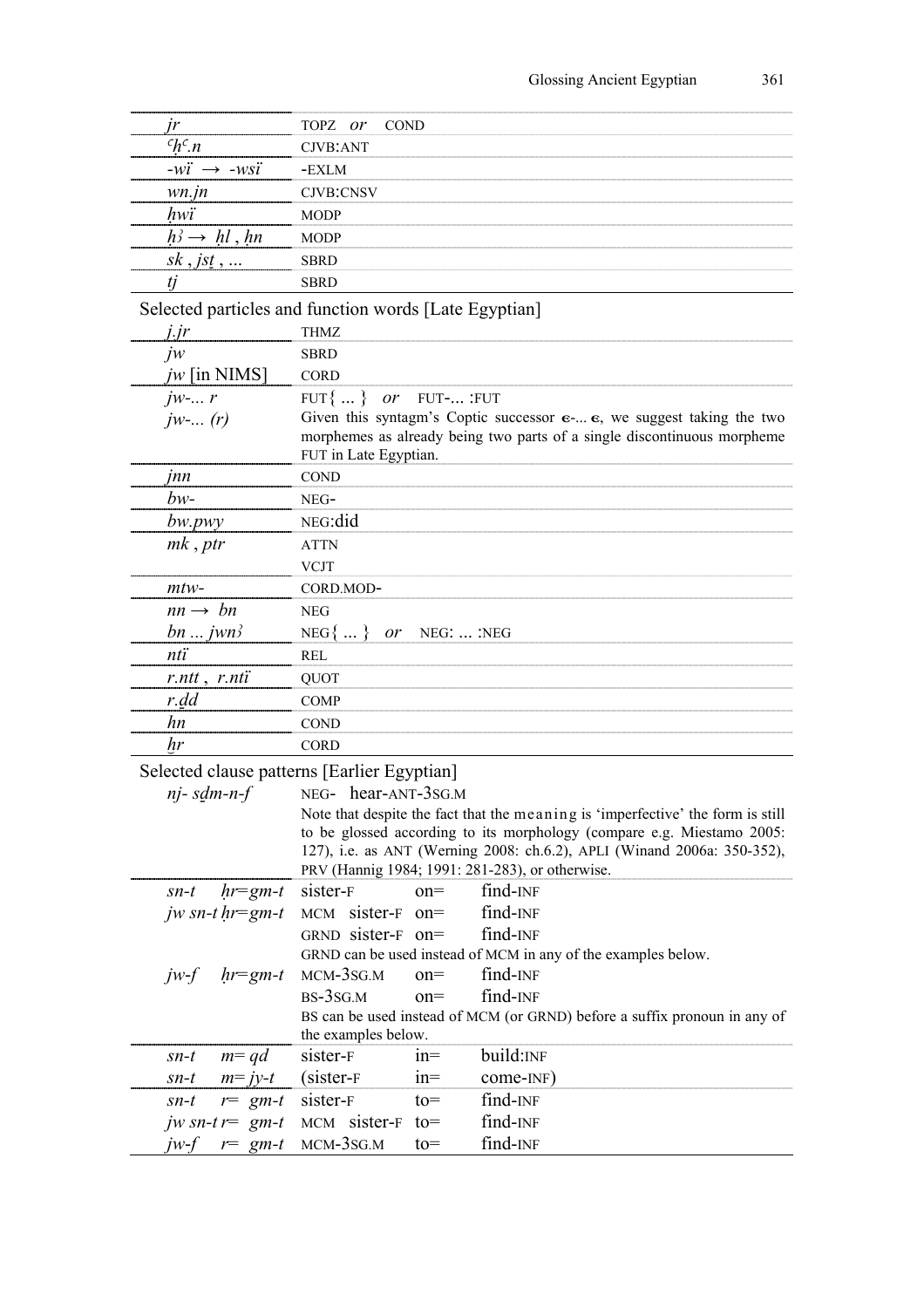| Selected clause patterns [Late Egyptian]     |                                                               |                                                                                                    |
|----------------------------------------------|---------------------------------------------------------------|----------------------------------------------------------------------------------------------------|
| $hr = gm.t$<br>$tw-i$                        | PRS-1 <sub>SG</sub><br>$on =$                                 | find: INF                                                                                          |
| $(hr=)$ gm.t<br>SW                           | 3SG.M(PRS)<br>$\lceil$ on= $\rceil$                           | find: INF                                                                                          |
| $p^2$ sn (hr=) gm.t                          | the brother<br>$\lceil$ on= $\rceil$                          | find: INF                                                                                          |
| $tw-j$ gm- $kw$                              | PRS-1 <sub>SG</sub>                                           | $find:RES-1SG$                                                                                     |
| $gm-\emptyset$<br>$\mathit{SW}$              | 3SG.M(PRS)                                                    | $find:RES[-3SG.M]$                                                                                 |
| $p^2$ sn gm-ø                                | the brother                                                   | $find:RES[-3SG.M]$                                                                                 |
|                                              |                                                               | This first style of glossing is based on taking the proclitic pronoun as the sole                  |
|                                              |                                                               | marker of the present tense. The preposition $hr$ , when used, is then a marker                    |
|                                              |                                                               | of the infinitive, as one observes above in the unetymological syntagm $mtw-f$                     |
|                                              | $hr- gm-t$ (compare Junge 2001: 104).<br>$PRS-1SG$<br>$PRS =$ | $find:$ INF                                                                                        |
| $hr = gm.t$<br>$tw-j$<br>tw-j $(hr=)$ gm.t   | PRS-1SG<br>$[PRS=]$                                           | find: INF                                                                                          |
| $hr = gm.t$<br>SW                            | PRS=                                                          | find: INF                                                                                          |
|                                              | 3SG.M(PRS)<br>3SG.M(PRS)                                      | find: INF                                                                                          |
| $(hr=)$ gm.t<br>SW                           | $[PRS=]$<br>the brother                                       | find: INF                                                                                          |
| $p^3$ sn $hr=gm.t$                           | PRS=<br>the brother                                           | find: INF                                                                                          |
| $p^3$ sn (hr=) gm.t                          | $[PRS=]$                                                      | find:RES-1SG                                                                                       |
| $tw-j$ gm- $kw$                              | PRS-1 <sub>SG</sub>                                           |                                                                                                    |
| $gm-\emptyset$<br>SW                         | 3SG.M(PRS)                                                    | $find:RES[-3SG.M]$                                                                                 |
| $p^2$ sn gm-ø                                | the brother                                                   | $find:RES[-3SG.M]$<br>This second style of glossing sees the preposition $hr$ not as an infinitive |
|                                              | marker but as a part of a present tense complex.              |                                                                                                    |
| $iw-f$<br>$hr=gm.t$                          | SBRD-3SG<br>$on =$                                            | find: INF [circumstantial present]                                                                 |
| jw sn-t $hr=gm.t$                            | CORD sister-F<br>$on =$                                       | find: INF [NIMS]                                                                                   |
| $jw-f$<br>gm.t<br>r                          | FUT{ $3SG.M$ }                                                | find: INF                                                                                          |
|                                              | FUT-3SG.M :FUT                                                | find: INF                                                                                          |
| jr sn<br>gm.t                                | do:FUT brother                                                | find: INF                                                                                          |
| jw jw-f $(r)$ gm.t                           | SBRD FUT $\{$ 3sG.M $\}$                                      | find: INF                                                                                          |
|                                              | SBRD-3SG.M [:FUT]                                             | find: INF                                                                                          |
| $mtw-k$ gm.t                                 | CORD.MOD                                                      | find: INF                                                                                          |
| $bw$ -jr-j gm.t                              | NEG-do:PFV-1SG                                                | find: INF                                                                                          |
| $j$ . $jr-n$ $gm.t$                          | THMZ-1PL                                                      | find: INF                                                                                          |
| $r$ -jr.tw-fgm.t                             | to-do:COMPL-3SG.M                                             | find: INF                                                                                          |
| $j.jr.tw-fgm.t$                              | to:do:COMPL-3SG.M                                             | find: INF                                                                                          |
| $\check{S}^2$ <sup>c</sup> j.jr.tw-f gm.t    | until to:do:COMPL-3SG.M                                       | find: INF                                                                                          |
| $\check{S}^{\text{2C}}$ .tw-f gm.t           | until:COMPL-3SG.M                                             | find:INF                                                                                           |
| $bw\text{-}jr\text{-}tw\text{-}fgm\text{-}t$ | NEG-do:COMPL-3SG.M                                            | find: INF                                                                                          |

Selected clause patterns [Late Egyptian]

NB: The sequence of glossed categories in personal pronouns (person–number– gender) is different from that in other nominal morphemes (gender–number). This *usus* is due to the fact that in the case of personal pronouns the markedness for gender is not obligatory – so here gender comes last in sequence – while with other nominal forms gender is often implicit, but number is optional and often marked by an additional morpheme – so here gender comes first.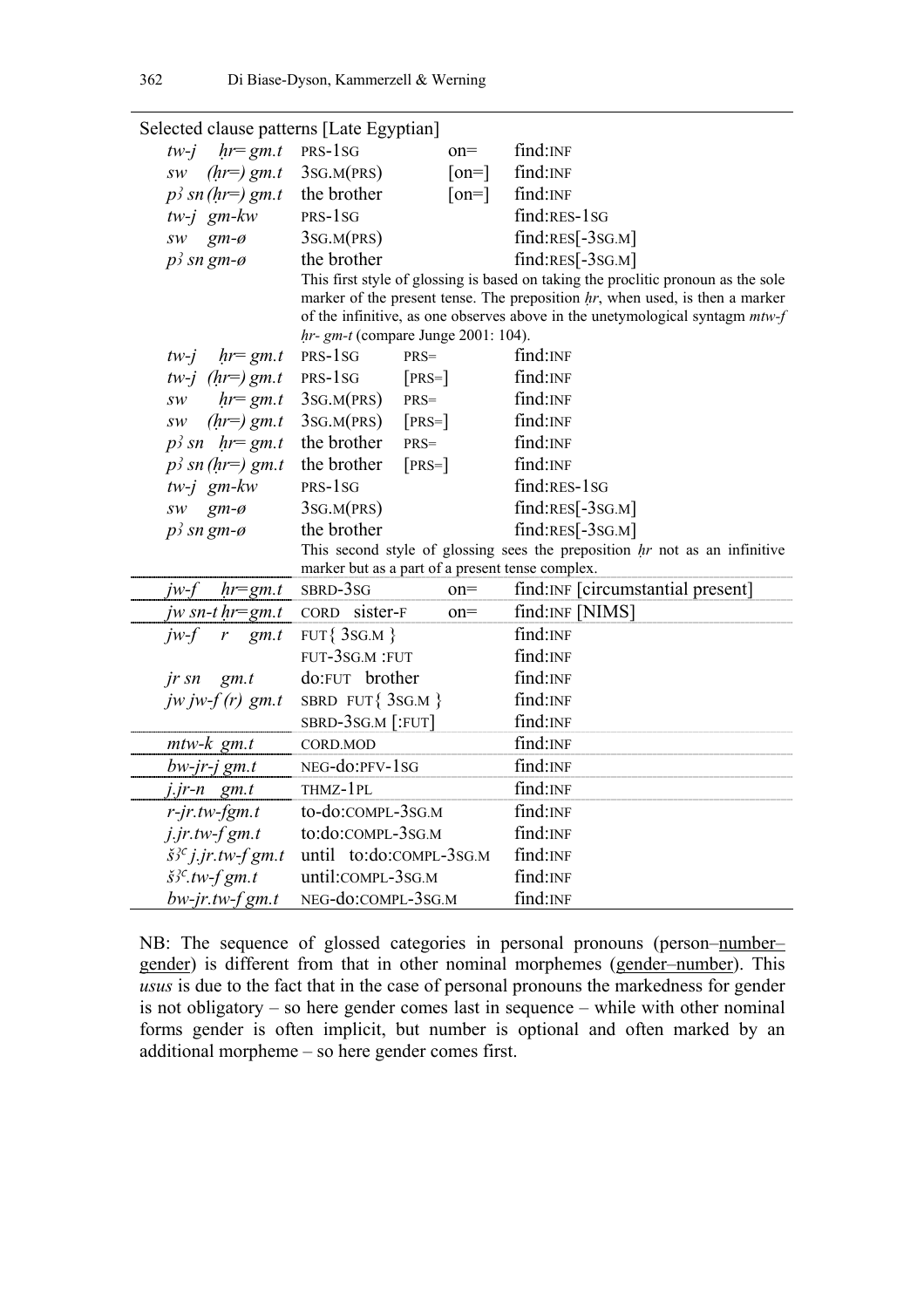#### Examples

|

|

The following examples shall exemplify the suggestions above. Personal preferences of the authors may show the variety of adaptations.

New Kingdom Middle Egyptian (Daniel Werning)

 $\vert^2$  m=tn  $= wj \quad {}^{c}q \langle =j \rangle$   $m= t=$   $j=$   $j=$   $j=$  $ATTN=2PL =1SG$  go in:IPFV $[=1SG]$  in= land $(M.SG)$ .STC= west-F.SG *I am entering the land of the west.*   $\check{S}zp$   $=$ *wj*  $\check{c}u$ -*wj*=*tn*  $r=i$ recieve:IMP =1SG arm-M:DU=2PL to=1SG *Receive me! (Give) me your hands!*   $m=\underline{tn}$  =*wj*  $\langle r \rangle \underline{h} \{r\}$ - $kw$  s-t= $\underline{tn}$   $\underline{h}nt$ - $(\overline{i})t$   $dw$ <sup>2</sup>- $t$  $ATTN=2PL =1SG$  get to know:RES-1SG seat-F.SG=2PL in front-ADJZ.F underworld-F.SG *I know your place in the underworld. ...*  <sup>3</sup>  $sdm=t$ <sup>4</sup> *n mdw-w*= *(W)sr(w)*  hear:NMLZ.IPFV=2PL word-M.PL.STC= Osiris(M.SG) *You will hear the words of Osiris,*   $m=h$ t  $=$ *js*  $c_{pi-n}=$ *j dw3-t* 

in=following =FOCZ pass:NMLZ-ANT=1SG underworld-F.SG *even after I have passed the underworld.* 

Book of Caverns, 1st Cav.; 13th cent. BCE [tomb of Ramesses VII; approx. 1130 BCE] (Piankoff 1946: pl. III)

#### Late Egyptian (Camilla Di Biase-Dyson)

 $h$ *r* (*i*)*n bn*  $i$ *w*=*w* (*r*) *di*.*t*=*s n*=*k* CORD Q NEG FUT=3PL [:FUT] give:INF=3SG.F PDAT=2SG.M *But will they not give it to you?* 

 $m \cdot i r \cdot i y i$   $r = pti$  t<sub>3</sub>  $hr$ -yt  $n = p3$  ym PROH come:INF PALL= see:INF ART:F.SG terror-F PGEN= ART:M.SG sea *Don't come in order to see the terror of the sea.* 

*wnn*  $\hat{i}w=k$  (hr=) pt $\hat{i}$  t<sub>2</sub> hr-yt n= p<sub>2</sub> ym when BS=2SG.M [PSUP=] see:INF ART:F.SG terror-F PGEN= ART:M.SG sea *Whenever you see the terror of the sea,* 

 $i w=k$  (*r*) pti  $t3y=i$   $h^c-t=i$ FUT=2SG.M [:FUT] see:INF POSS:F.SG=1SG body-F=1SG *you shall see my own.* 

 $y^3$  *bw.pw*=*i iry*  $n=$ *k* EXLM NEG:did=1SG do:INF PDAT=2SG.M *Indeed, I have not done to you* 

 $p_2^3$  iri=w (n=)  $n_2^3$  wp.wty-w n=  $H^c l.m.w_2^2 s.t$ ART:M.SG do:REL.PFV [PDAT=] ART:PL envoy-M.PL PGEN= Khaemwaset *that which they did (to) the envoys of Khaemwaset.* 

The Misfortunes of Wenamun; pMoscow 120, 2, 49; approx. 10th cent. BCE (*LES* 72, 2)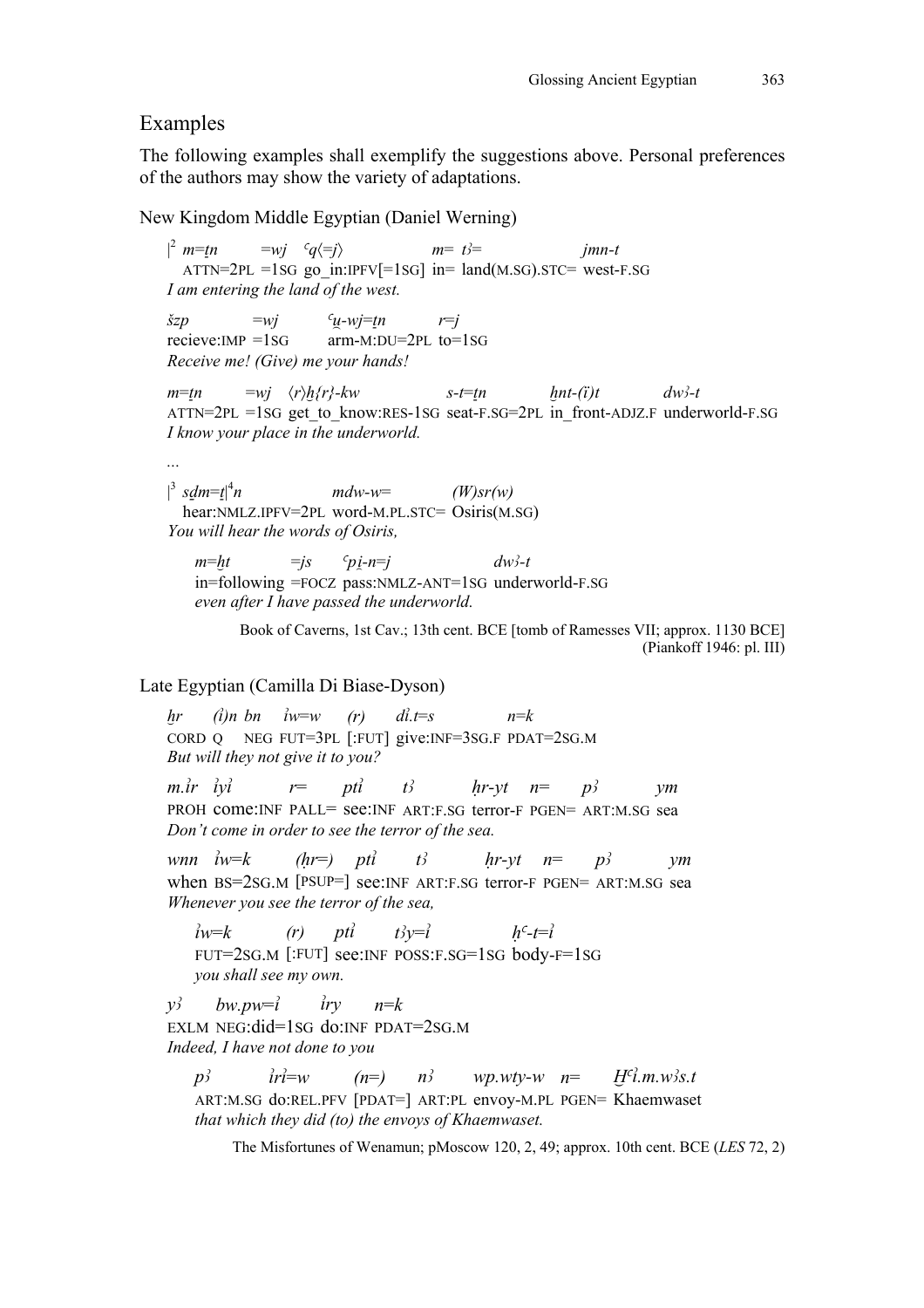#### Bibliography

- Allen, James P. 2000. *Middle Egyptian. An Introduction to the Language and Culture of Hieroglyphs*, Cambridge: University Press.
- Binnick, Robert I. 2001. Temporality and Aspectuality, in: Haspelmath 2001: 557-567.
- Bow, Cathy, Baden Hughes & Steven Bird. 2003. *Toward a General Model of Interlinear Text,*  http://emeld.org/workshop/2003/bowbadenbird-paper.pdf (download: Aug. 2009).
- Brugsch, Heinrich. 1855. *Grammaire démotique contenant les principes généraux de la langue et de l'écriture populaires des anciens égyptiens*, Berlin: Ferdinand Dümmler.
- Budge, Ernest Alfred Wallis. 1901. *Easy lessons in Egyptian hieroglyphs with sign list*, 2nd impression, Books on Egypt and Chaldaea 3, London: K. Paul, Trench & Trübner (numerous reprints).
- Bybee, Joan L., Revere Perkins & William Pagliuca. 1994. *The Evolution of Grammar. Tense, Aspect, and Modality in the Languages of the World*, Chicago & London: University of Chicago Press.
- Černý, Jaroslav & Sarah Israelit Groll. <sup>4</sup>1993 (<sup>3</sup>1983). *A Late Egyptian Grammar*, 4<sup>th</sup> ed., Studia Pohl: Series major. Dissertationes scientificae de rebus orientis antiqui 4, Rome: Pontificium Institutum Biblicum.
- Champollion, Jean François. 1836-1841. *Grammaire égyptienne, ou principes généraux de l'écriture sacrée égyptienne appliquée à la représentation de la langue parlée*, publiée sur le manuscrit autographe par l'ordre de M. Guizot, Paris: Firmin Didot Frères.
- Collier, Mark. 1994. Grounding, Cognition and Metaphor in the Grammar of Middle Egyptian. The Role of Human Experience in Grammar as an Alternative to the Standard Theory Notion of Paradigmatic Substitution, in: *Lingua Aegyptia* 4, 57-87.
- Comrie, Bernard. 1976. *Aspect. An Introduction to the Study of Verbal Aspect and Related Problems,* Cambridge: Cambridge University Press.
- Dahl, Östen. 1985. *Tense and Aspect Systems*, Oxford: Basil Blackwell.
- Erman, Adolf. 1880. *Neuaegyptische Grammatik*, Leipzig: Engelmann.
- ––––. 1894. *Ägyptische Grammatik mit Schrifttafel, Litteratur, Lesestücken und Wörterverzeichnis*, Porta Linguarum Orientalium 15, Berlin: Reuther & Reichard.
- ––––. 1902. *Ägyptische Grammatik mit Schrifttafel, Litteratur, Lesestücken und Wörterverzeichnis*, zweite, gänzlich umgearbeitete Auflage, Porta Linguarum Orientalium 15, Berlin: Reuther & Reichard.
- ––––. 1911. *Ägyptische Grammatik mit Schrifttafel, Literatur, Lesestücken und Wörterverzeichnis*, dritte, völlig umgestaltete Auflage, Porta Linguarum Orientalium 15, Berlin: Reuther & Reichard.
- ––––. 1917. *Die Hieroglyphen*, durchgesehener Neudruck, Sammlung Göschen 608, Berlin etc.: Göschen (first published 1912,  $3$ 1923).
- ––––. 1928. *Ägyptische Grammatik mit Schrifttafel, Paradigmen und Übungsstücken zum Selbststudium und zum Gebrauch in Vorlesungen*, vierte, völlig umgestaltete Auflage, Porta Linguarum Orientalium 15, Berlin: Reuther & Reichard.
- ––––. 1931. *Kurzer Abriss der aegyptischen Grammatik zum Gebrauche in Vorlesungen mit Schrift*tafel, Lesestücken und Wörterverzeichnis, Berlin: Reuther & Reichard (first published <sup>1</sup>1919, reprinted Darmstadt: Wissenschaftliche Buchgesellschaft <sup>4</sup>1955, <sup>6</sup>1969).
- ––––. 1933. *Neuaegyptische Grammatik*, zweite, völlig umgestaltete Auflage. Geschrieben von W. Erichsen, Leipzig: Engelmann (reprinted Hildesheim & New York: Olms 1979).
- Gilula, Mordechai. 1972. Enclitic Particles in Middle Egyptian, in: *Göttinger Miszellen* 2, 53-59.
- Halliday, Michael A. K. & Christian M. I. M. Matthiessen. 2004. *An Introduction to Functional Grammar*, 3<sup>rd</sup> ed., London: Arnold.
- Hannig, Rainer H. 1984. Die neue Gunnsche Regel, in: Friedrich Junge (ed.). *Studien zu Sprache und Religion Ägyptens zu Ehren von Wolfhart Westendorf*, vol. 1: *Sprache*, Göttingen: Seminar für Ägyptologie, 63-70.
- –– 1991. *Pseudopartizip und sdm.n=f.* Der Kernbereich des mittelägyptischen Verbalsystems II, Hildesheimer Ägyptologische Beiträge 32, Hildesheim: Gerstenberg.
- Haspelmath, Martin et al. (ed.). 2001. *Language Typology and Language Universals. An International Handbook*, Handbücher zur Sprach- und Kommunikationswissenschaft 20, 2 vols., Berlin & New York: Walter de Gruyter.
- Junge, Friedrich. 2001. *Late Egyptian Grammar. An Introduction*, translated from the German by David Warburton; Oxford: Griffith Institute.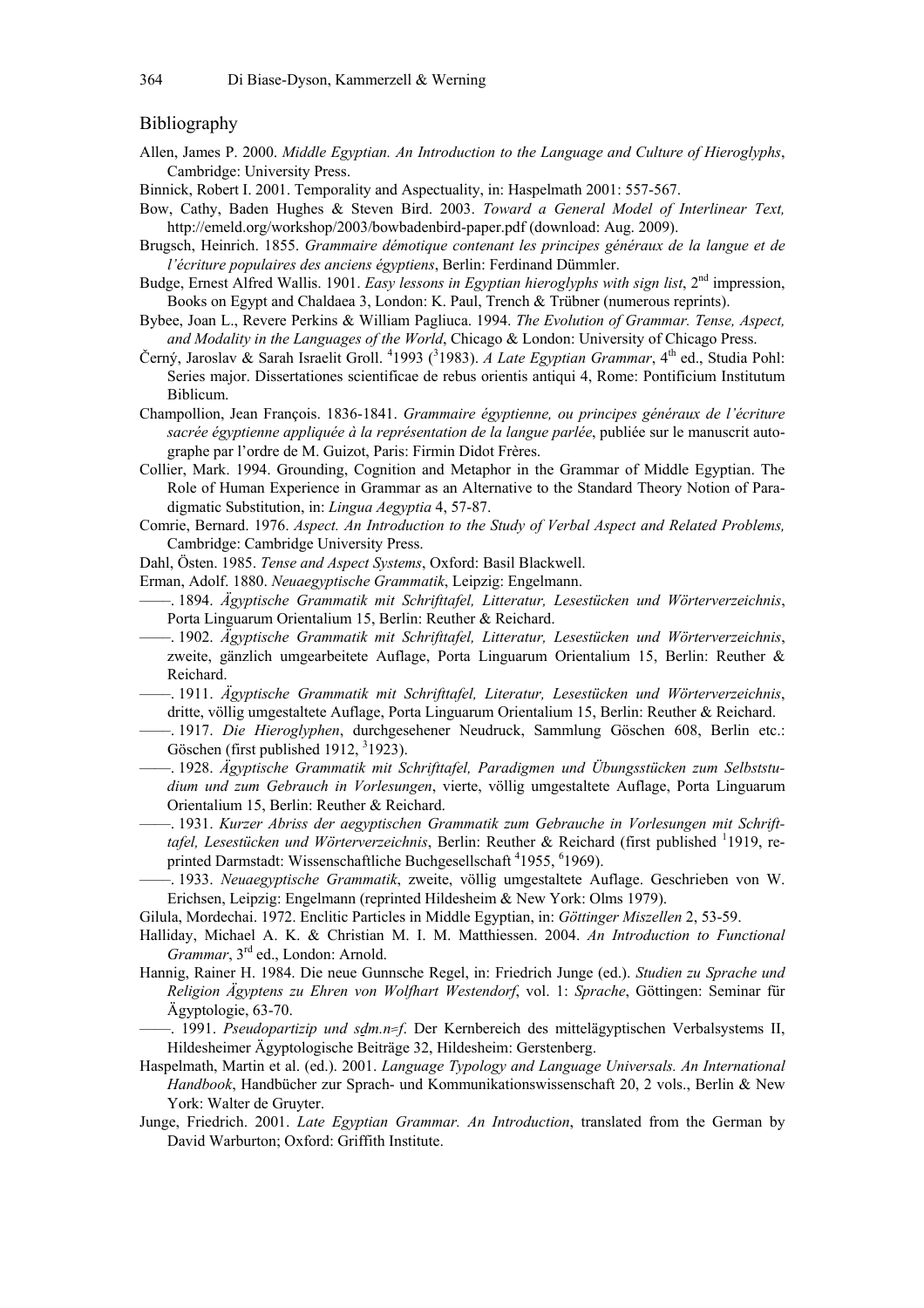- Kammerzell, Frank. 1991. Augment, Stamm und Endung. Zur morphologischen Entwicklung der Stativkonjugation, in: *Lingua Aegyptia* 1, 165-199.
- ––––. 1998a. The sounds of a dead language. Reconstructing Egyptian phonology, in: *Göttinger Beiträge zur Sprachwissenschaft* 1, 21-41.
- ––––. 1998b. *Minimalgrammatik der Mittelägyptischen Sprache*, Göttingen: [F.K.].
- ––––. 2005. Old Egyptian and Pre-Old Egyptian: Tracing linguistic diversity in Archaic Egypt and the creation of the Egyptian language, in: *Texte und Denkmäler des ägyptischen Alten Reiches*, ed. by Stephan Johannes Seidlmayer, Thesaurus Linguae Aegyptiae 3, Berlin: Achet Verlag, 165-247.
- ––––. [in preparation] Converbs, medial verbs, clause-chaining, and related issues in Egyptian, to appear in the acts of the conference *Language Typology and Egyptian-Coptic Linguistics* organized by the Egyptological Institute of the University of Leipzig and the Max-Planck Institute for Evolutionary Anthropology, Leipzig 2-5 October 2008.
- Kircher, Athanasius. 1652. *Œdipus Ægyptiacus, hoc est Vniuersalis Hieroglyphicæ Veterum Doctrinæ temporum iniuria abolitæ Instauratio. Opus ex omni Orientalium doctrina & sapientia conditum, nec non viginti diuersarum linguarum authoritate stabilitum*, Romæ: Ex Typographia Vitalis Mascardi.
- ––––. 1667. *China Monumentis, qua Sacris qua Profanis, nec non variis Naturæ & Artis Spectaculis, Aliarumque rerum memorabilium Argumentis Illustrata, Amstelodami: Jacobus A Meurs (reprint: China Illustrata,* Bibliotheca Himalayica – Series I, Volume 24, Kathmandu: Ratna Pustak 1979).
- Klein, Wolfgang. 1994. *Time in Language*, London & New York: Routledge.
- Layton, Bentley. 2000. *A Coptic Grammar. With Chrestomathy and Glossary. Sahidic Dialect*, Porta Linguarum Orientalium n.s. 20, Wiesbaden: Harrassowitz.
- Lehmann, Christian. 2004. Interlinear morphemic glossing, in: *Morphologie / Morphology. Ein internationales Handbuch zur Flexion und Wortbildung / An International Handbook on Inflection and Word-Formation*, ed. by Geert E. Booij, Christian Lehmann, Joachim Mugdan & Stavros Skopeteas in cooperation with Wolfgang Kesselheim, Handbücher zur Sprach- und Kommunikationswissenschaft / Handbooks of Linguistics and Communication Science / [HSK] 17/2, Berlin & New York: Mouton de Gruyter, 1834-1857.
- *The Leipzig Glossing Rules: Conventions for Interlinear Morpheme-by-Morpheme Glosses*, ed. by the Department of Linguistics of the Max Planck Institute for Evolutionary Anthropology (Bernard Comrie, Martin Haspelmath) and by the Department of Linguistics of the University of Leipzig (Balthasar Bickel), http://www.eva.mpg.de/lingua/resources/glossing-rules.php, Leipzig, 12. Sept. 2008 (download: Oct. 2008).
- *LES* = Alan Henderson Gardiner, *Late-Egyptian Stories*, Bibliotheca Aegyptiaca 1, Bruxelles 1932: Fondation Égyptologique Reine Élisabeth.
- Lesquier, Jean. 1914. *Grammaire égyptienne d'après la troisième édition de la grammaire d' Adolf Erman*, Bibliothèque d'Études 7, Cairo: Institut français d'archéologie orientale.
- Loprieno, Antonio. 1995. *Ancient Egyptian. A Linguistic Introduction*, Cambridge: Cambridge University Press.
- Malaise, Michael & Jean Winand. 1999. *Grammaire raisonnée de l'égyptien classique*, Aegyptiaca Leodiensia 6, Liège: Centre informatique de philosophie et lettres.
- Miestamo, Matti. 2005. *Standard Negation: The Negation of Declarative Verbal Main Clauses in a Typological Perspective*, Empirical Approaches to Language Typology 31, Berlin & New York: Mouton de Gruyter.
- Nedjalkov, Vladimir P. 2001. Resultative Constructions, in: Haspelmath 2001: 928-941.
- *ODIN The Online Database of Interlinear Text*, http://www.csufresno.edu/odin/ (last access Oct. 2009).
- Oreal, Elsa. [2009]. *Les particules en égyptien ancien. De l'ancien égyptien à l'égyptien classique*, to appear in: Bibliothèque d'Étude, Cairo: Institut français d'archéologie orientale (manuscript of the author).
- Piankoff, Alexandre. 1946. *Le Livre des Quererts, Extraits du Bulletin de l'Institut français d'Archéologie orientale, T. XLI, XLII, XLIII, XLV*, Cairo: Institut français d'Archéologie orientale.
- Quack, Joachim F. 2002. Die erste Person Plural des selbständigen Personalpronomens im Mittelägyptischen, in: *Lingua Aegyptia* 10, 335-337.
- Reintges, Chris H. 1994. Egyptian Root-and-Pattern Morphology, in: *Lingua Aegyptia* 4, 213-244.